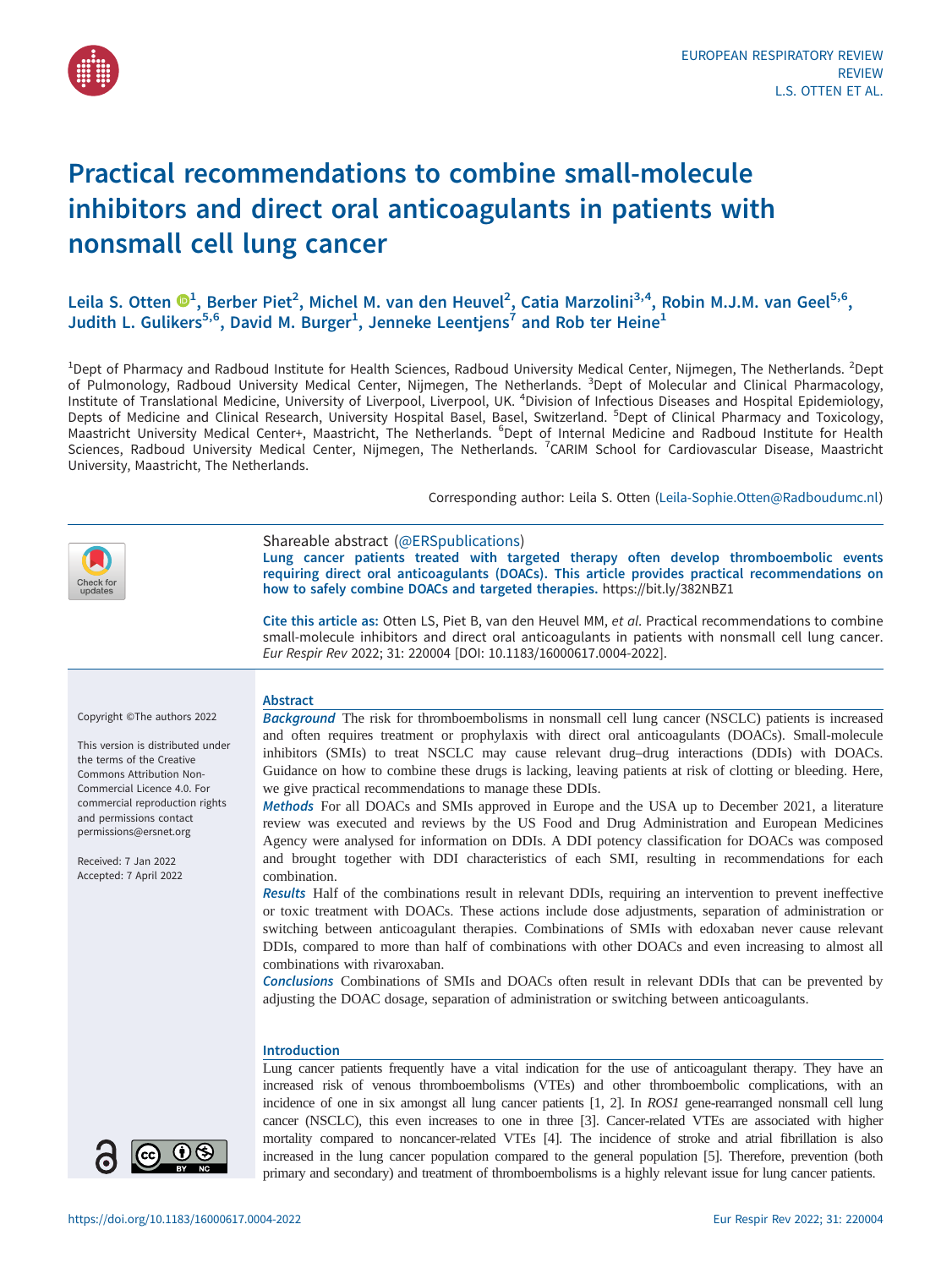To date, direct oral anticoagulants (DOACs) are the standard of care in the treatment of VTEs and in the prevention of thromboembolic complications of atrial fibrillation because they are at least as effective, safe and more convenient than low molecular weight heparins (LMWHs) or vitamin K antagonists (VKAs). DOACs, formerly referred to as "novel or new oral anticoagulants", are direct inhibitors of activated factor Xa (apixaban, edoxaban and rivaroxaban) or prevent activation of factor II reversibly (dabigatran). DOACs can be taken orally and do not require frequent monitoring, in contrast to LMWHs and VKAs, which either require daily subcutaneous injection or frequent monitoring of the internal normalised ratio. Double-blind randomised clinical studies support the use of the factor Xa inhibitors edoxaban, apixaban and rivaroxaban to treat cancer-associated VTEs [\[6](#page-9-0)–[9\]](#page-9-0). Due to the proven efficacy, convenience and patient preference of DOACs compared to LMWHs and VKAs [\[10](#page-9-0)–[12\]](#page-9-0), recommendations for the use of DOACs in cancer patients have also been included in guidelines. DOACs are recommended in cancer patients without renal and/or hepatic impairment, with low risk of bleeding and without genitourinary or gastro–intestinal tumours [\[13](#page-9-0), [14](#page-9-0)]. However, guidelines also acknowledge that the use of DOACs is not without caveats when in combination with anticancer drugs as there are still concerns about the risk of bleeding and drug–drug interactions (DDIs) may occur [\[13](#page-9-0), [14](#page-9-0)].

Small-molecule inhibitors (SMIs) are increasingly used as targeted therapy for NSCLC. At present, over 20 SMIs are approved by the US Food and Drug Administration (FDA), the majority of which as first line treatment, whilst by 2011 only three were available in the USA [\[15](#page-9-0)]. Given the inhibiting and/or inducing effects that the majority of SMIs have on cytochrome P450 isoenzyme 3A4 (CYP3A4) or drug efflux pumps P-glycoprotein (P-gp) and breast cancer resistance protein (BCRP), SMIs may cause DDIs with DOACs [\[16](#page-10-0)], which result in either increased or decreased exposure to DOACs. These DDIs can be clinically relevant [\[17](#page-10-0), [18](#page-10-0)] as a clear relationship between systemic exposure to DOACS and the risk of bleeding events or VTEs has been well established [\[19](#page-10-0)–[22\]](#page-10-0). Of note, DOACs are not expected to influence the efficacy and/or toxicity of the SMIs, so when it comes to DDI terminology, the SMIs are the perpetrators and the DOACs the victims of a potential DDI.

Despite the need to combine DOACs with SMIs, practical guidance on how to combine these drugs with the current SMI armamentarium to treat NSCLC is lacking, leaving the individual patient often deprived of optimal treatment. Here, we provide practical recommendations on how to combine DOACs with SMIs, when the combination of these drugs is indicated.

# Methods

All SMIs with registration for the treatment of NSCLC in the USA or Europe and all DOACs approved in the USA or Europe were selected on 1 November 2021. First, all documents on DOACs and SMIs available from the FDA and the European Medicines Agency were reviewed for DDIs. Second, PubMed and Embase were searched for articles published until 1 November 2021, using the terms "drug interactions", "P-glycoprotein", "cytochrome p-450 CYP3A", "breast-cancer resistance protein", "factor Xa inhibitors", "dabigatran" and all SMIs currently approved for NSCLC in the European Union and the USA. Retrieved publications were snowballed to find other relevant articles. For CYP3A4 (not P-gp or BCRP) DDIs, SMIs were reported as weak, moderate or strong inhibitors or inducers, consistent with regulatory grading [[23](#page-10-0), [24](#page-10-0)]. Currently, standardised in vivo methods or classifications for P-gp and BCRP interactions do not exist. If such a DDI is assessed in vitro, the DDI is considered relevant if the in vivo plasma concentrations exceed the concentrations needed to inhibit the P-gp or BCRP  $(K_i \leq \text{maximum expected concentration at})$ site of action). If a DDI is considered irrelevant, it is not reported. DDI potency classifications were defined for each DOAC to achieve transparent and structured grading of DDIs ([table 1\)](#page-2-0). Based on these DDI potency classifications for DOACs, specific recommendations for each combination of SMI and DOAC were made by expert opinion in a panel consisting of pharmacists, lung oncologists and haematologists. Grading for these specific recommendations is also mentioned in parentheses in the separate SMI sections.

#### Results

In total, five DOACs and 21 SMIs were selected. An overview of our recommendations for each combination is provided in [figure 1](#page-3-0). First, general recommendations are given. Second, the potential role of laboratory monitoring to individualise DOAC treatment is discussed. Third, considerations regarding practical recommendations to combine each SMI with DOACs are specified. The DDI potency classification for each DOAC is described in the [supplementary material](http://err.ersjournals.com/lookup/doi/10.1183/16000617.0004-2022.figures-only#fig-data-supplementary-materials).

# General recommendations

[Figure 1](#page-3-0) summarises the recommendations for combination of all SMIs and DOACs. These are further explained below in detail for each SMI. For each SMI, we advise choosing the DOAC where the classification is green. In the absence of a green classification, we advise choosing the yellow option and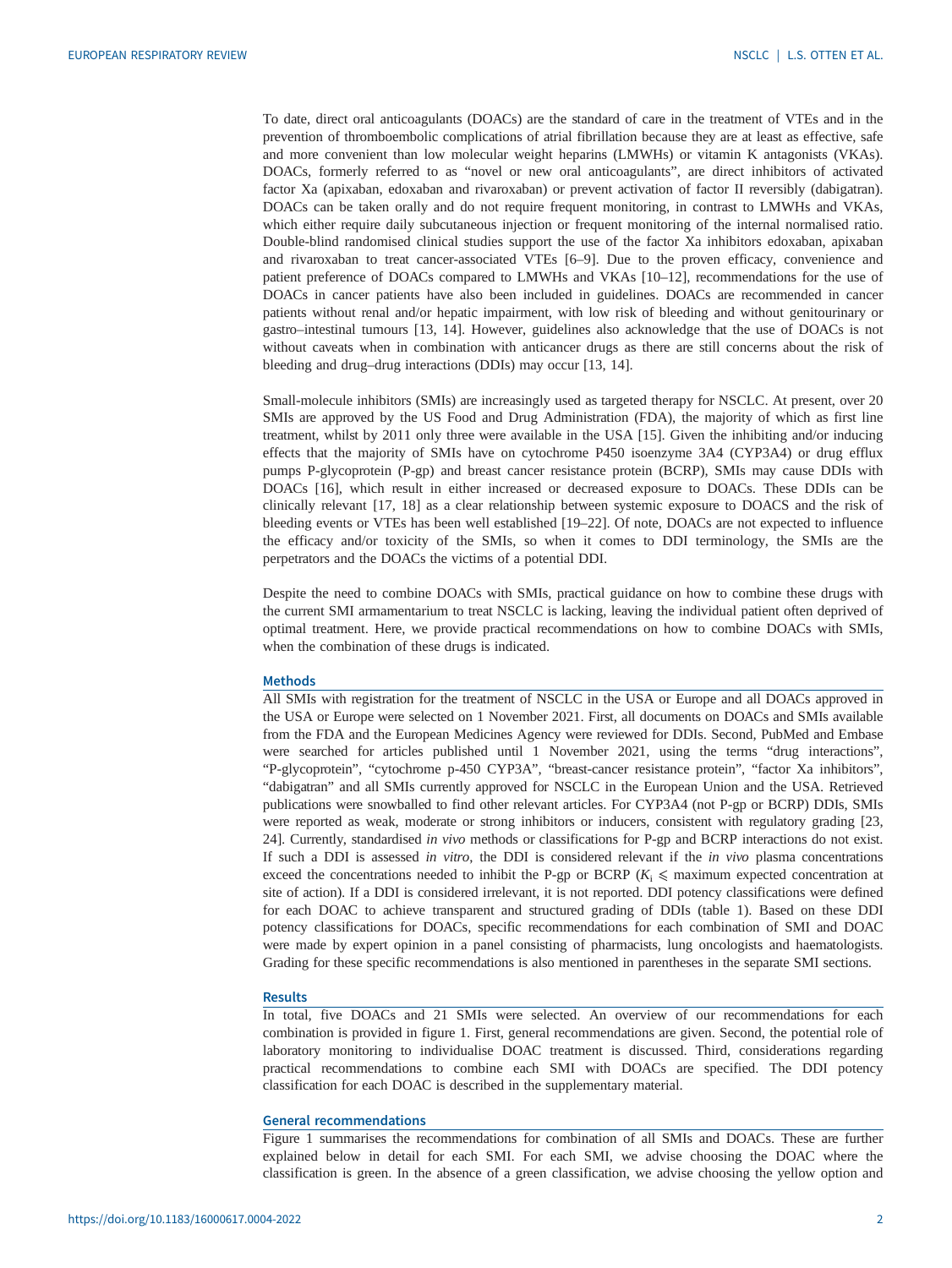<span id="page-2-0"></span>

| TABLE 1 Drug-drug interaction (DDI) potency classification, reflecting the approach used for recommendations<br>in figure 1 |                                                                                                                                                                |  |  |  |  |
|-----------------------------------------------------------------------------------------------------------------------------|----------------------------------------------------------------------------------------------------------------------------------------------------------------|--|--|--|--|
| Colour                                                                                                                      | DDI potency classification                                                                                                                                     |  |  |  |  |
| Green                                                                                                                       | No relevant interaction, combination is expected to be safe.                                                                                                   |  |  |  |  |
| Yellow                                                                                                                      | Interaction of weak magnitude, relevance unclear or unlikely. No a priori dose adjustment of the<br>DOAC required.                                             |  |  |  |  |
| Amber                                                                                                                       | Interaction of moderate-potent magnitude, requiring an <i>a priori</i> dose or administration time<br>adjustment of the DOAC.                                  |  |  |  |  |
| Red                                                                                                                         | Interaction of potent magnitude which cannot be managed by a dose adjustment.<br>Co-administration should be avoided as it can have deleterious consequences.  |  |  |  |  |
|                                                                                                                             | Choosing the DDI with the lowest classification is recommended (see "General recommendations" section).<br>DOAC: direct oral anticoagulant. Adapted from [25]. |  |  |  |  |

in the absence of a yellow option we advise choosing the amber option. As betrixaban is only available in the USA, this DOAC is not an option for other countries. For dabigatran, the physician should also take into consideration that currently no double-blind randomised clinical studies have been performed to assess its efficacy and safety in the oncology population. Furthermore, DOAC dose individualisation based on laboratory monitoring may be of added value, which is further explained below.

## The potential role of laboratory monitoring to individualise DOAC treatment

Although laboratory monitoring of DOAC treatment cannot be considered routine care, there is accumulating evidence that laboratory monitoring to individualise the dose of DOACs may be useful in certain situations, such as in the presence of a DDI [[29](#page-10-0)–[31](#page-10-0)]. As mentioned earlier, a clear relationship between plasma concentrations and treatment outcomes exists for all DOACs [\[19](#page-10-0)–[22\]](#page-10-0). Furthermore, due to dose-exposure linearity, an adjustment of DOAC dosage will result in a proportional change in exposure, facilitating straightforward dose adjustments to correct for loss or increase in exposure [[28, 32](#page-10-0)–[34\]](#page-10-0). Since the magnitude of the effect of the DDIs between SMIs and DOACs remains largely uninvestigated, we postulate that laboratory monitoring of DOAC treatment may have the potential to overcome relevant (e.g. amber category) DDIs.

There are yet still hurdles to overcome to individualise DOAC dosing in case of DDIs. Although various routine coagulation assays, such as prothrombin time, thrombin time, activated partial thromboplastin time and chromogenic anti-Xa, may be able to detect differences in DOAC exposure and efficacy, the current gold standard to monitor DOAC treatment is considered quantification of DOAC plasma concentrations by means of liquid chromatography with mass spectrometry detection [[35\]](#page-10-0). Although this technique is slowly becoming commonplace, it is not yet widely and routinely available in all clinics, hampering its routine implementation. Another hurdle may be that it is unknown what DOAC exposure should be targeted. Although normal ranges for peak and trough levels, associated with safe and effective treatment, are known for all DOACs in the absence of a DDI, reference values for the presence of a DDI may be different since peak and trough concentrations may not change equally during a DDI [\[35](#page-10-0)]. Lastly, there are no prospective studies showing the superiority of pharmacokinetically guided dose individualisation of DOAC treatment on the risk of bleeding and VTEs in the presence of DDIs. It should be noted, however, that this evidence is hard to gather, considering the many different DOACs, further complicated by the ever-increasing number of SMIs that are developed for small populations with rare mutations.

Although a clear recommendation cannot be made regarding the use of pharmacokinetically guided dosing of DOACs, we advise measuring DOAC plasma concentrations when a relevant DDI is expected (e.g. amber category) and switching to another anticoagulant is not an option. The measured concentration could then be interpreted based on known normal values, as proposed earlier, or based on a measured DOAC trough concentration in the absence of the interaction, if possible [[35\]](#page-10-0).

# Practical recommendations to combine an SMI with DOACs Afatinib

Afatinib inhibits BCRP in vitro [\[36](#page-10-0)–[38\]](#page-10-0). Apixaban and rivaroxaban are transported by BCRP [\[39](#page-10-0)–[42\]](#page-10-0). Thus, exposure to these DOACs may increase when combined with afatinib, which is expected to result in a DDI of weak magnitude (yellow). Afatinib also inhibits P-gp in vitro, but afatinib plasma concentrations in clinical use are lower than concentrations needed to inhibit P-gp. Therefore, no relevant DDI via P-gp is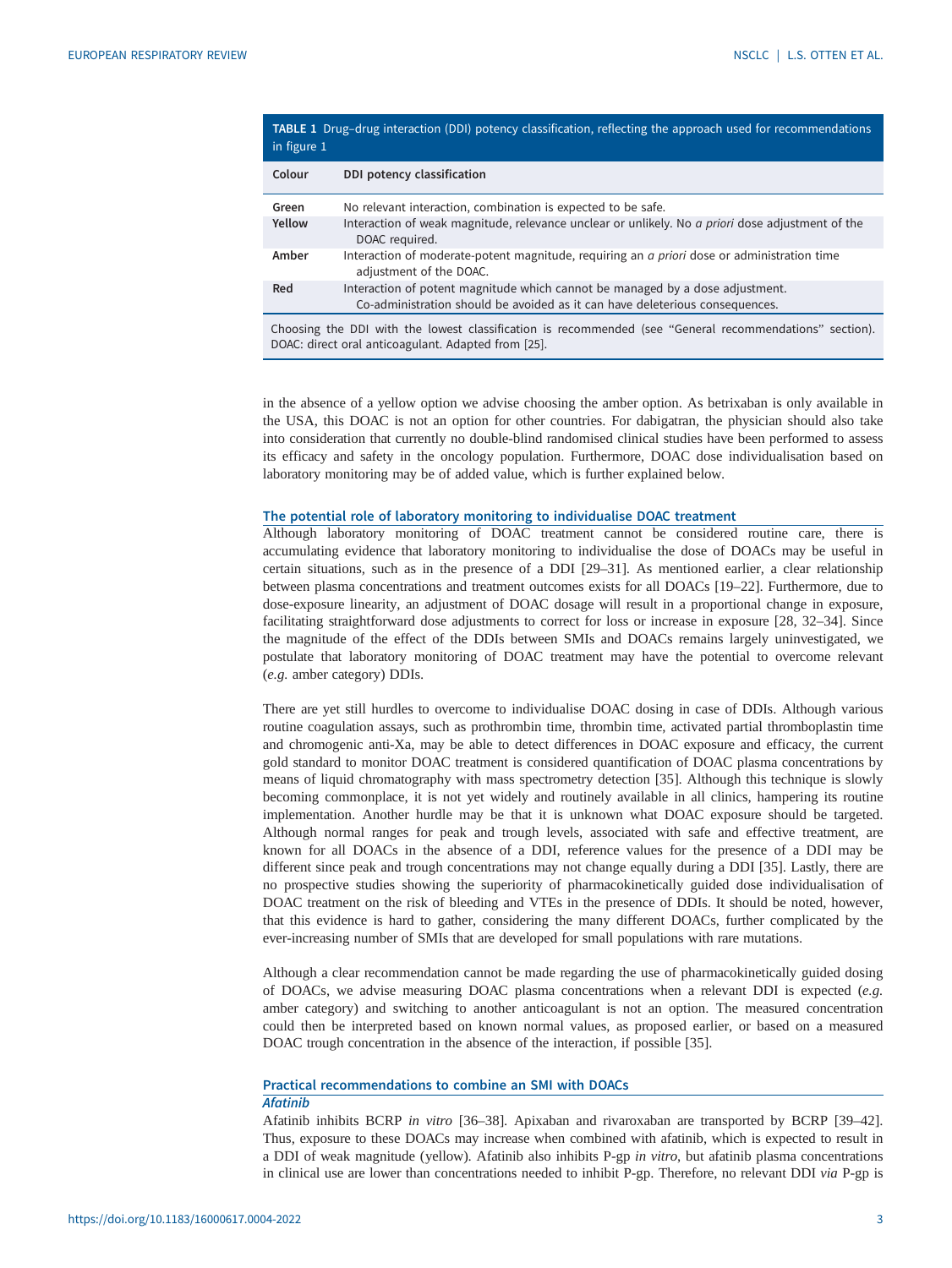<span id="page-3-0"></span>

|                              |                                                                           | Apixaban                                 | Betrixaban <sup>#</sup> | Dabigatran                                                 | Edoxaban | Rivaroxaban                                                             |                                                                            |
|------------------------------|---------------------------------------------------------------------------|------------------------------------------|-------------------------|------------------------------------------------------------|----------|-------------------------------------------------------------------------|----------------------------------------------------------------------------|
| P-gp substrate $\rightarrow$ |                                                                           | Yes                                      | Yes                     | Yes                                                        | Yes      | Yes                                                                     |                                                                            |
| BCRP substrate $\rightarrow$ |                                                                           | Yes                                      | <b>No</b>               | <b>No</b>                                                  | No       | Yes                                                                     |                                                                            |
| CYP3A4 substrate →           |                                                                           | Yes (~20%)                               | No (<1%)                | No (0%)                                                    | No (<4%) | Yes (~18%)                                                              |                                                                            |
|                              | Renal elimination <sup>4</sup> [26, 27] $\rightarrow$                     | 25%                                      | 19%                     | 80%<br>35%                                                 |          | 33%                                                                     |                                                                            |
|                              |                                                                           |                                          |                         |                                                            |          | eGFR $\geq$ 50 mL·min <sup>-1</sup><br>per 1.73 m <sup>2</sup> and CP-A | eGFR <50 mL·min <sup>-1</sup> per<br>1.73 $m^2$ and/or CP-B/C <sup>+</sup> |
| <b>Afatinib</b>              | <b>BCRP</b> inhibitor                                                     |                                          |                         |                                                            |          |                                                                         |                                                                            |
| <b>Alectinib</b>             | BCRP and P-gp inhibitor                                                   | Reduce apixaban dose by 25% <sup>§</sup> |                         |                                                            |          |                                                                         |                                                                            |
| <b>Brigatinib</b>            | CYP3A4 inducer, BCRP and<br>P-gp inhibitor                                |                                          |                         | Administer dabigatran<br>2 h before SMI in fasted<br>state |          |                                                                         |                                                                            |
| Capmatinib                   | BCRP and P-gp inhibitor                                                   | Reduce apixaban dose by 25% <sup>§</sup> |                         |                                                            |          |                                                                         |                                                                            |
| Ceritinib                    | Strong CYP3A4 inhibitor,<br>BCRP inhibitor, P-gp<br>inhibitor             | Reduce apixaban dose by 50% <sup>f</sup> |                         |                                                            |          |                                                                         |                                                                            |
| Crizotinib                   | Moderate CYP3A4<br>inhibitor, P-gp inhibitor                              | Reduce apixaban dose by 25% <sup>§</sup> |                         |                                                            |          |                                                                         |                                                                            |
| <b>Dabrafenib</b>            | Moderate CYP3A4 inducer,<br><b>BCRP</b> inhibitor                         |                                          |                         |                                                            |          |                                                                         |                                                                            |
| <b>Dacomitinib</b>           | BCRP inhibitor, P-gp<br>inhibitor                                         | Reduce apixaban dose by 25% <sup>§</sup> |                         | Administer dabigatran<br>2 h before SMI in<br>fasted state |          |                                                                         |                                                                            |
| Entrectinib                  | Weak CYP3A4 inhibitor,<br>P-gp inhibitor##                                |                                          |                         |                                                            |          |                                                                         |                                                                            |
| <b>Erlotinib</b>             | Weak CYP3A4 inducer                                                       |                                          |                         |                                                            |          |                                                                         |                                                                            |
| Gefitinib                    | <b>BCRP</b> inhibitor                                                     |                                          |                         |                                                            |          |                                                                         |                                                                            |
|                              | <b>Larotrectinib</b> Weak CYP3A4 inhibitor                                |                                          |                         |                                                            |          |                                                                         |                                                                            |
| Lorlatinib                   | Moderate CYP3A4 inducer,<br>BCRP inhibitor, P-gp<br>inducer               |                                          |                         | Increase the dabigatran<br>dose by 200% <sup>99</sup>      |          |                                                                         |                                                                            |
|                              | Mobocertinib Weak CYP3A4 inducer,<br><b>BCRP</b> inhibitor                |                                          |                         |                                                            |          |                                                                         |                                                                            |
| Nintedanib                   | BCRP inhibitor, P-gp<br>inhibitor                                         |                                          |                         |                                                            |          |                                                                         |                                                                            |
| <b>Osimertinib</b>           | BCRP inhibitor, P-gp<br>inhibitor                                         | Reduce apixaban dose by 25%§             |                         | Administer dabigatran<br>2 h before SMI in fasted<br>state |          |                                                                         |                                                                            |
| Pralsetinib                  | BCRP inhibitor, P-gp<br>inhibitor                                         |                                          |                         |                                                            |          |                                                                         |                                                                            |
|                              | Selpercatinib Weak CYP3A4 inhibitor,<br>BCRP inhibitor, P-gp<br>inhibitor |                                          |                         |                                                            |          |                                                                         |                                                                            |
| Sotorasib                    | Moderate CYP3A4 inducer,<br>P-gp inhibitor <sup>++</sup>                  |                                          |                         |                                                            |          |                                                                         |                                                                            |
| <b>Tepotinib</b>             | BCRP inhibitor, P-gp<br>inhibitor                                         | Reduce apixaban dose by 25% <sup>§</sup> |                         | Administer dabigatran<br>2 h before SMI in fasted<br>state |          |                                                                         |                                                                            |
| <b>Trametinib</b>            |                                                                           |                                          |                         |                                                            |          |                                                                         |                                                                            |

FIGURE 1 Recommendations for combining direct oral anticoagulants (DOACs) and small-molecule inhibitors (SMIs) and dose adjustments of DOACs (classification based on table 1). BCRP: breast cancer resistance protein; CP-A/B/C: Child–Pugh A/B/C; CYP3A4: cytochrome P450 isoenzyme 3A4; dabigatran: dabigatran-etexilate; eGFR: estimated glomerular filtration rate; P-gp: P-glycoprotein. <sup>#</sup>: only available in the USA. <sup>\*</sup>!: percentage of dose excreted in urine as unchanged drug. <sup>+</sup>: in patients with renal or hepatic impairment (eGFR <50 mL·min<sup>-1</sup> per 1.73 m<sup>2</sup> and/or CP-B/C), concomitant use of inhibitors of P-gp, BCRP or CYP3A4 could result in an extensive increase in exposure of rivaroxaban and hence, bleeding risk [[28\]](#page-10-0); thus, extra caution is warranted.  $s$ : reduce apixaban dose by 25% with P-gp inhibitors: 5 mg twice daily  $\rightarrow$  5 mg morning and 2.5 mg afternoon/10 mg twice daily  $\rightarrow$  7.5 mg twice daily. <sup>f</sup>: reduce apixaban dose by 50% with strong CYP3A4 inhibitors, e.g. ceritinib: 5 mg twice daily  $\rightarrow$  2.5 mg twice daily/10 mg twice daily  $\rightarrow$  5 mg twice daily. <sup>##</sup>: entrectinib increases exposure to digoxin, a sensitive P-gp substrate, by only 18%; therefore, no dose reduction of apixaban with entrectinib is warranted (yellow). <sup>44</sup>: increase dabigatran dose by 200%: 150 mg twice daily  $\rightarrow$ 450 mg twice daily/110 mg twice daily  $\rightarrow$  330 mg twice daily. <sup>++</sup>: sotorasib increases exposure to digoxin, a sensitive P-gp substrate, by only 21%; therefore, separation of administration of dabigatran with sotorasib is not needed (yellow).

> expected between afatinib and P-gp substrates. This rationale was confirmed by clinical data [\[43](#page-11-0)]. Since dabigatran, betrixaban and edoxaban are only transported by P-gp, no DDI between afatinib and exposure to these DOACs is expected (green) [[44](#page-11-0)–[48](#page-11-0)]. Therefore, the use of dabigatran, edoxaban or betrixaban is recommended when the combination of afatinib and a DOAC is indicated.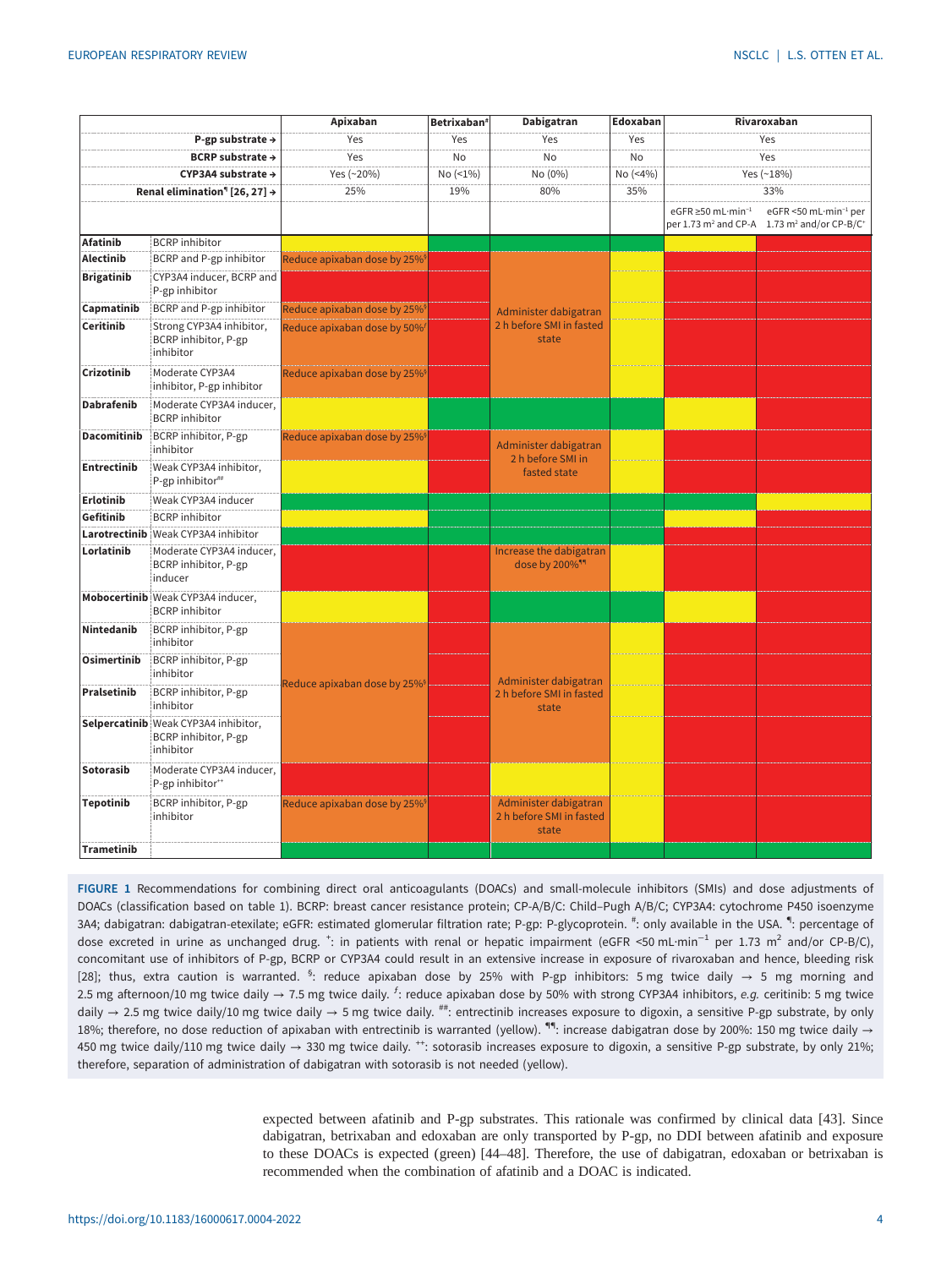# Alectinib

The potency of alectinib to inhibit BCRP and P-gp was assessed in vitro for M4 (active metabolite) and alectinib itself. The inhibitory effect of alectinib and M4 on these transporters was potent [[49\]](#page-11-0). Co-administration of alectinib with all DOACs may increase their exposure. The effect of P-gp inhibition (without simultaneous CYP3A4 inhibition) on rivaroxaban exposure is unknown and, as an increase in exposure may result in an unacceptable increase in toxicity, co-administration is contraindicated (red). Betrixaban is contraindicated in combination with P-gp inhibitors as well (red). Exposure to edoxaban can also be increased when co-administered with alectinib, but this effect is expected to be of weak magnitude (yellow). For dabigatran, an increase in exposure via P-gp inhibition by alectinib can be prevented by administering dabigatran 2 h before alectinib in fasted state (amber). The increase in apixaban exposure can be mitigated by reducing the dose by 25% (amber). Alternatively, LMWHs or VKAs can be used to avoid any DDI. If treatment with these drugs is unwanted, edoxaban may be combined with alectinib.

## **Brigatinib**

Brigatinib is reported to induce CYP3A4 (classification unknown) and to inhibit P-gp and BCRP in vitro [\[50](#page-11-0), [51](#page-11-0)]. The net effect of these opposite mechanisms on exposure of apixaban and rivaroxaban, which are both CYP3A4 and P-gp/BCRP substrates, is unknown. Therefore, co-administration of brigatinib with apixaban or rivaroxaban is contraindicated (red). As all DOACs are P-gp substrates, exposure to all DOACs may alter and the use of an LMWH or VKA is recommended. Co-administration of betrixaban with a P-gp inhibitor is associated with bleeding events and thus, co-administration is contraindicated (red). The effect of P-gp inhibition on exposure to edoxaban is expected to be weak (yellow). For dabigatran, increase of exposure may be limited by administering dabigatran 2 h before brigatinib in fasted state (amber). If a treatment with a DOAC is preferred, then edoxaban may be the most appropriate option.

#### **Capmatinib**

Capmatinib inhibits both P-gp and BCRP in vivo [\[52](#page-11-0)]. Co-administration of capmatinib with digoxin or rosuvastatin, sensitive P-gp and BCRP substrates, increased exposure to these drugs by 47% and 108%, respectively [[53\]](#page-11-0). Similar effects could occur with all DOACs, as they are all substrates of P-gp and/or BCRP. As the use of metabolism/transporter inhibitors, i.e. capmatinib, may increase bleeding risk of betrixaban and rivaroxaban, co-administration is contraindicated (red). If needed, apixaban may be combined with capmatinib whilst reducing the dose of apixaban by 25% or with dabigatran whilst administrating dabigatran 2 h before capmatinib in fasted state (amber). To avoid any DDI, the use of an LMWH or VKA is recommended. If combined use with a DOAC is indicated, the use of edoxaban could be considered, as the expected increase and consequent increase in bleeding risk is likely to be the least (yellow) compared to other DOACs.

#### **Ceritinib**

Ceritinib inhibits P-gp and BCRP in vitro and is a strong inhibitor of CYP3A4 in vivo [[54\]](#page-11-0). Exposure to midazolam, a sensitive CYP3A4 substrate, was increased 5.4-fold after co-administration with ceritinib in vivo [\[54](#page-11-0), [55\]](#page-11-0). Thus, combining DOACs with ceritinib is expected to increase exposure to all DOACs, which will lead to an unacceptable increase in bleeding risk with betrixaban and rivaroxaban. These DOACs are therefore contraindicated in combination with ceritinib (red). The effect of ceritinib to exposure of edoxaban is expected to be weak (yellow), as possible increases in edoxaban exposure are not expected to result in an unfavourable risk–benefit ratio. Thus, treatment with edoxaban is recommended when VKAs or LMWHs are considered undesirable treatment options. If co-administration of ceritinib with apixaban or dabigatran is deemed necessary, a dose reduction of apixaban by 50% should be applied or dabigatran should be administered 2 h before ceritinib in fasted state (amber).

## **Crizotinib**

Crizotinib is classified as a moderate CYP3A4 inhibitor and has been shown to increase exposure to midazolam 3.7-fold in a single-dose in vivo study [[56](#page-11-0)–[58](#page-11-0)]. This moderate classification is currently under discussion as crizotinib inhibits its own metabolism time-dependently, which may result in fluctuating CYP3A4 inhibition. No CYP3A4 inhibition was found in mice treated with crizotinib for 14 days as measured by erythromycin N-demethylation in liver microsomes [[59\]](#page-11-0). However, a study using a physiologically based pharmacokinetic model investigated the effects of multiple doses of crizotinib on midazolam exposure and found comparable results to the initial clinical single-dose study [[60\]](#page-11-0). Therefore, crizotinib is classified as a moderate CYP3A4 inhibitor in this article. Crizotinib also inhibits P-gp in vitro [\[56](#page-11-0), [57](#page-11-0)] and, consequently, increases exposure to all DOACs. As the use of P-gp inhibitors, e.g. crizotinib, increases bleeding risk of betrixaban and rivaroxaban, co-administration is contraindicated (red). Apixaban may be combined with crizotinib if apixaban dosage is reduced (amber). Dabigatran may be combined if administered 2 h before crizotinib in fasted state (amber). The effect of P-gp inhibition is expected to be of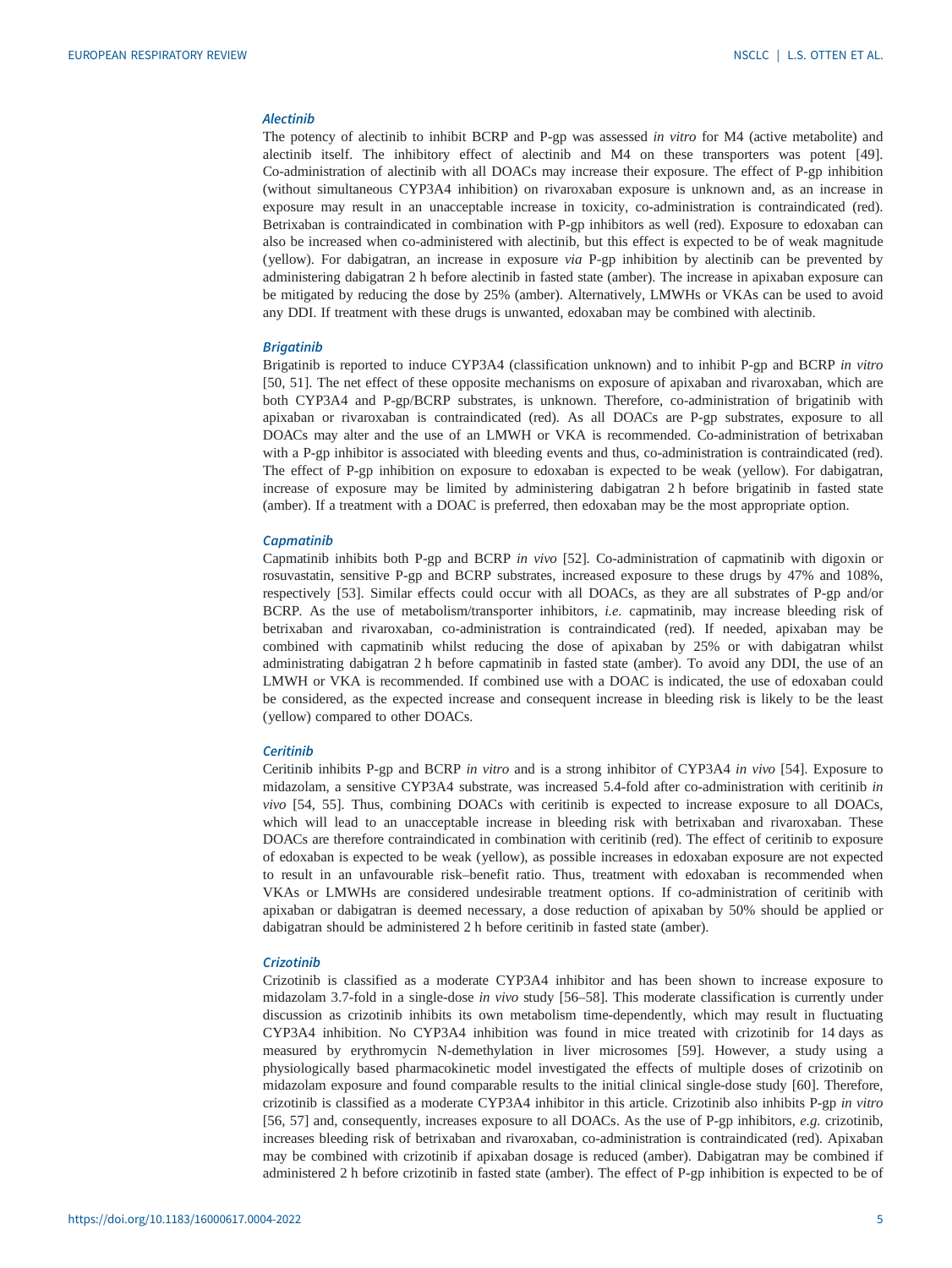weak magnitude with edoxaban (yellow) and, therefore, treatment with edoxaban is recommended if VKAs or LMWHs are not an option.

## **Dabrafenib**

Dabrafenib decreased exposure to midazolam, a sensitive CYP3A4 substrate, by 65% in vivo and is, therefore, classified as a moderate CYP3A4 inducer [\[61](#page-11-0), [62\]](#page-11-0). A similar decrease of exposure could occur with apixaban and rivaroxaban as these DOACs are substrates of CYP3A4. The European label also states that dabrafenib may induce P-gp, but this is not mentioned in the FDA label and further information is lacking in the European Public Assessment Report and FDA Clinical Pharmacology and Biopharmaceutics Review [[61](#page-11-0)–[64](#page-11-0)]. Dabrafenib is therefore not classified as a P-gp inducer in this article. Co-administration of dabrafenib with rosuvastatin, a BCRP substate, increased its peak concentration 2.6-fold in vivo but did not significantly alter its area under the concentration–time curve [[65\]](#page-11-0). Dabrafenib is therefore classified a BCRP inhibitor. Apixaban and rivaroxaban are both BCRP substrates but the net effect of CYP3A4 induction and BCRP inhibition on exposure to apixaban and rivaroxaban is unknown. DDIs of weak magnitude (yellow) are expected when combining apixaban or rivaroxaban with dabrafenib in patients with normal renal and hepatic function (estimated glomerular filtration rate  $\geqslant 50$  mL·min<sup>-1</sup> per 1.73 m<sup>2</sup> and Child–Pugh A). Betrixaban, dabigatran or edoxaban can be safely applied with dabrafenib (green).

#### **Dacomitinib**

In vitro studies indicate that dacomitinib inhibits P-gp and BCRP [\[66](#page-11-0), [67](#page-11-0)]. Exposure may increase to all DOACs and may lead to an unacceptable increase in bleeding risk with betrixaban and rivaroxaban. These DOACs are therefore contraindicated when combined with dacomitinib (red). If needed, apixaban may be used concomitantly with dacomitinib if the apixaban dosage is reduced by 25% (amber). Dabigatran may be combined with dacomitinib if dabigatran is administered 2 h before dacomitinib in fasted state (amber). The effect of dacomitinib on exposure to edoxaban is expected to be least of all DOACs (yellow). To avoid any DDIs, LMWHs or VKAs may be applied concomitantly with dacomitinib.

## **Entrectinib**

Co-administration of entrectinib with midazolam, a CYP3A4 substrate, increased exposure to midazolam by 50% in vivo [\[68](#page-11-0), [69\]](#page-11-0). Accordingly, entrectinib is classified as a weak CYP3A4 inhibitor and may increase exposure to apixaban and rivaroxaban. The in vivo inhibitory potency of entrectinib on P-gp was assessed by co-administration with digoxin, a P-gp substrate, and exposure to digoxin was increased by 18% [[68, 69](#page-11-0)]. A similar effect may occur with all DOACs, as they are all P-gp substrates. As this is unlikely to exceed the limits of increase in exposure of apixaban and edoxaban, only a weak interaction is expected, and no dose adjustments are advised (yellow). For rivaroxaban, every increase of exposure will lead to an increased risk of side effects and, thus, co-administration is contraindicated (red). Betrixaban is contraindicated with P-gp inhibitors, e.g. entrectinib, as well (red). If needed, co-administration of entrectinib with dabigatran may be applied while administrating dabigatran 2 h before entrectinib in fasted state (amber). If co-administration of a DOAC with entrectinib is indicated, apixaban or edoxaban could be applied as DDIs with entrectinib affect these DOACs the least.

#### Erlotinib

Erlotinib induces CYP3A4. When combining erlotinib with midazolam, a sensitive CYP3A4 substrate, in vivo, erlotinib only decreased exposure to midazolam by 24% [[70\]](#page-11-0). According to official grading, erlotinib is therefore classified as a weak CYP3A4 inducer (this contradicts with erlotinib's summary of product characteristics, where it is classified as a moderate CYP3A4 inducer [[70\]](#page-11-0)) and is not expected to affect exposure to the CYP3A4 substrates apixaban and rivaroxaban significantly. Erlotinib did not alter exposure to edoxaban, a P-gp substrate, in vivo either [[71\]](#page-12-0). All DOACs can be co-administered with erlotinib safely (green) in patients with normal renal and hepatic function (estimated glomerular filtration rate ⩾50 mL·min−<sup>1</sup> per 1.73 m2 and Child–Pugh A).

# **Gefitinib**

Gefitinib inhibits BCRP in vitro, which may increase exposure to DOACs that are BCRP substrates in vivo [\[72](#page-12-0)]. Thus, combined use of apixaban and rivaroxaban with gefitinib should be approached with caution (yellow). Gefitinib did not increase exposure to edoxaban, not a BCRP substrate, in vivo [\[71](#page-12-0)]. Therefore, the use of dabigatran, edoxaban and betrixaban, which are not BCRP substrates, is recommended (green).

# **Larotrectinib**

Co-administration of larotrectinib with midazolam, a sensitive CYP3A4 substrate, increased exposure to midazolam by 70% in vivo [\[73](#page-12-0)]. Therefore, larotrectinib can be classified as a weak CYP3A4 inhibitor. Inhibition of metabolism of apixaban and rivaroxaban is expected, as they are substrates of CYP3A4. Any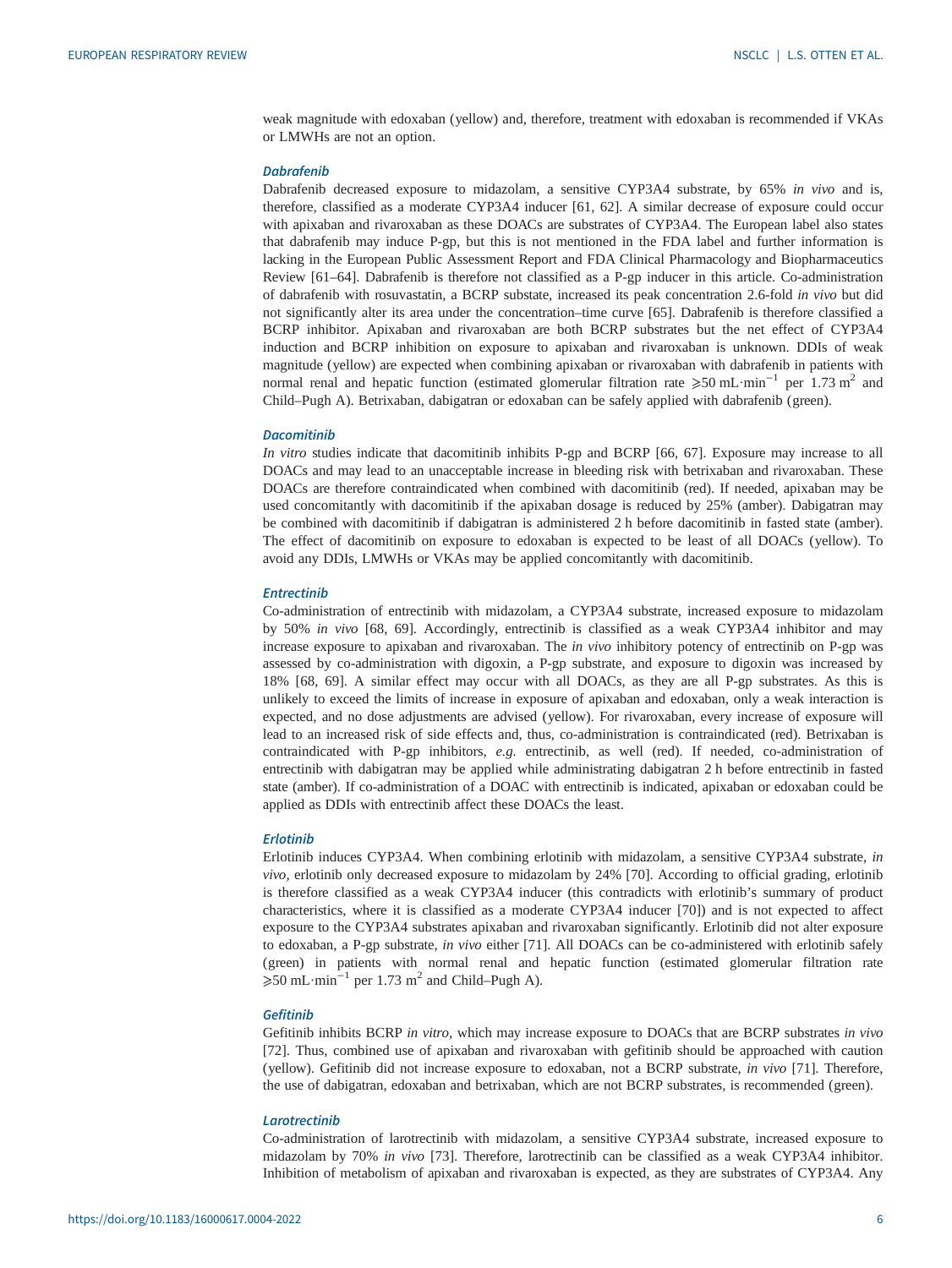increase in exposure of rivaroxaban will lead to increased risk of bleeding complications and, hence, co-administration of rivaroxaban with larotrectinib should be avoided (red). However, co-administration of apixaban with diltiazem, a moderate CYP3A4 inhibitor, increased exposure to apixaban by 40%. The effect of larotrectinib, a weak CYP3A4 inhibitor, will be of smaller magnitude and unlikely to be clinically relevant (green). However, to avoid any possible DDI, the use of DOACs that are not substrates of CYP3A4 (betrixaban, dabigatran or edoxaban) is recommended (green).

## Lorlatinib

Lorlatinib decreased exposure to midazolam, a sensitive CYP3A4 substrate, by 60% in vivo and is therefore classified as a moderate CYP3A4 inducer. Because lorlatinib also decreased exposure to fexofenadine by 67% in vivo, which is a sensitive P-gp substrate, lorlatinib is also a P-gp inducer. It is unknown what the effect is of a decrease in exposure of betrixaban through P-gp induction and, therefore, co-administration of betrixaban with lorlatinib is contraindicated (red). Furthermore, in vitro studies indicate that lorlatinib inhibits BCRP [\[74](#page-12-0), [75](#page-12-0)]. It is unknown what the effect of moderate CYP3A4 induction and P-gp induction is on the exposure to apixaban and rivaroxaban, which are both CYP3A4 and P-gp substrates. The effect of lorlatinib on apixaban and rivaroxaban may be estimated when compared with the effect of rifampicin, a strong CYP3A4 and P-gp inducer. Rifampicin reduced exposure to apixaban and rivaroxaban by approximately 50% [[39, 40](#page-10-0), [42\]](#page-10-0). For apixaban, co-administration with lorlatinib may exceed the limit of 25% reduction of exposure. Therefore, co-administration of lorlatinib with apixaban is contraindicated (red). For rivaroxaban, a dose increment to overcome decreased exposure cannot be recommended, as the precise effect of lorlatinib on rivaroxaban exposure cannot be predicted [\[20](#page-10-0)]. Therefore, co-administration of lorlatinib with rivaroxaban is contraindicated as well (red). P-gp induction by lorlatinib also reduces exposure to dabigatran, which is a sensitive P-gp substrate. This loss of exposure can be corrected by increasing the dose by 200% (amber). This is an off-label dose increase which may lead to higher exposure compared to dabigatran monotherapy, but increases of dabigatran exposure up to 150% are considered irrelevant (see [supplementary material](http://err.ersjournals.com/lookup/doi/10.1183/16000617.0004-2022.figures-only#fig-data-supplementary-materials) "DDI potency classification of DOACs, dabigatran"). However, lorlatinib will only affect exposure to edoxaban for a minor fraction as it induces P-gp but inhibits organic anion transporting polypeptide 1B1 just as rifampicin (see [supplementary](http://err.ersjournals.com/lookup/doi/10.1183/16000617.0004-2022.figures-only#fig-data-supplementary-materials) [material](http://err.ersjournals.com/lookup/doi/10.1183/16000617.0004-2022.figures-only#fig-data-supplementary-materials) "DDI potency classification of DOACs, edoxaban") and therefore, edoxaban may be the most appropriate option if co-administration of lorlatinib with a DOAC is indicated (yellow).

# Mobocertinib

Mobocertinib decreased exposure to midazolam, a sensitive CYP3A4 substrate, by 32% in vivo and can therefore be classified as a weak CYP3A4 inducer [\[76](#page-12-0)]. Mobocertinib is also reported to be an inhibitor of P-gp and BCRP, but no relevant changes in pharmacokinetic characteristics of sensitive P-gp substrates (e.g. dabigatran) are expected as no clinically relevant effect was predicted in modelling techniques [[76, 77\]](#page-12-0). The impact of co-administration of mobocertinib on BCRP substrates, e.g. apixaban and rivaroxaban, in vivo remains unclear, as the analysis to clarify this potential DDI is considered inadequate by the FDA [[77\]](#page-12-0). For safety, we considered mobocertinib as a BCRP inhibitor. The net effect of weak CYP3A4 induction and BCRP inhibition on exposure to rivaroxaban and apixaban, both BCRP and CYP3A4 substrates, is unknown but expected to result in a DDI of weak magnitude (yellow). Although no relevant changes in exposure to P-gp substrates are predicted, co-administration of mobocertinib with betrixaban remains contraindicated as the adverse outcomes of combining betrixaban with P-gp inhibitors cannot be explained by increased exposure of betrixaban but may be related to underlying patient factor(s) (red). Co-administration of mobocertinib with dabigatran or edoxaban, which are solely P-gp substrates, is not expected to result in a clinically relevant DDI and is therefore considered safe (green).

## Nintedanib

Nintedanib inhibits P-gp and BCRP in vitro [[78, 79\]](#page-12-0). Therefore, nintedanib may increase exposure to all DOACs and co-administration with rivaroxaban and betrixaban is contraindicated (red). The increase in exposure of apixaban should be corrected by reducing the dose by 25% (amber). For dabigatran, an increase in exposure can be avoided by administrating dabigatran 2 h before nintedanib in fasted state (amber). As the effect of nintedanib on exposure of edoxaban is expected to be of weak magnitude (yellow), edoxaban may be the most appropriate option when co-administration of nintedanib with DOACs is indicated.

#### **Osimertinib**

Co-administration of osimertinib and simvastatin, a sensitive CYP3A4 substrate, increased simvastatin exposure by only 9% in vivo [[80, 81](#page-12-0)]. As this does not exceed 20%, osimertinib cannot be classified a weak CYP3A4 inhibitor and the inhibitory effect is considered irrelevant. Osimertinib inhibits P-gp and BCRP. Co-administration of osimertinib with fexofenadine and rosuvastatin, a P-gp and BCRP substrate,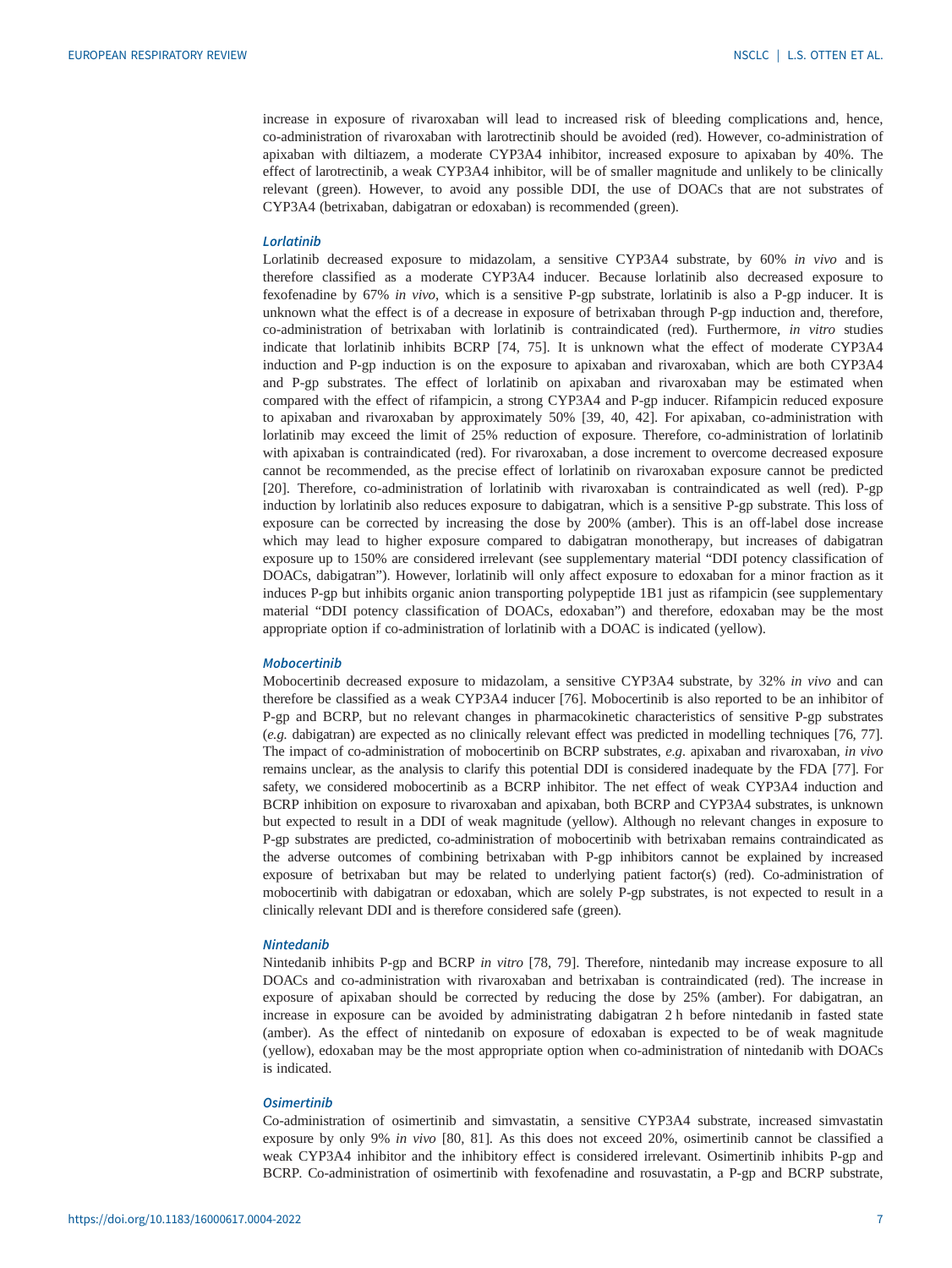increased exposure of fexofenadine and rosuvastatin by 56% and 35% in vivo, respectively [[80\]](#page-12-0). A similar effect may occur with DOACs that are substrates of P-gp and/or BCRP. Thus, co-administration of osimertinib with betrixaban and rivaroxaban is contraindicated (red). If needed, osimertinib may be combined with apixaban by reducing the apixaban dose by 25% (amber). Dabigatran and edoxaban are only P-gp and not BCRP substrates. For dabigatran, a DDI via P-gp inhibition can be circumvented if dabigatran is administered 2 h before osimertinib in fasted state (amber). For edoxaban, co-administration with osimertinib does not require dose adjustments (yellow). Therefore, edoxaban is considered the best alternative for LMWHs or VKAs.

#### **Pralsetinih**

Pralsetinib is reported to be an inhibitor of P-gp and BCRP in vitro [[81\]](#page-12-0). Dabigatran and edoxaban are only substrates of P-gp and, thus, minimal impact of a DDI via P-gp on exposure and bleeding risk of edoxaban is expected (yellow). Dabigatran may be applied while administrating it 2 h before pralsetinib in fasted state (amber). Rivaroxaban and betrixaban are contraindicated with P-gp inhibitors, e.g. pralsetinib (red). Apixaban may be applied while reducing its dose by 25% (amber). Thus, edoxaban is expected to be safest to use of all DOACs when co-administered with pralsetinib.

#### **Selpercatinib**

After co-administration of selpercatinib with the CYP3A4 substrate midazolam, exposure to midazolam increased by 54% in vivo and is therefore classified a weak CYP3A4 inhibitor [\[82](#page-12-0), [83\]](#page-12-0). As apixaban and rivaroxaban are CYP3A4 substrates, exposure to these DOACs may increase. Selpercatinib also inhibits P-gp and BCRP in vitro and, thus, increases exposure to all DOACs as all are P-gp and/or BCRP substrates [\[82](#page-12-0), [83\]](#page-12-0). Co-administration of betrixaban with P-gp inhibitors, e.g. selpercatinib, is contraindicated due to the observed increased bleeding risk (red). The P-gp and BCRP inhibitory effect of selpercatinib on exposure to apixaban may be diminished by reducing the apixaban dose (amber). For dabigatran, the P-gp inhibitory effect of selpercatinib may be circumvented by administrating dabigatran 2 h before selpercatinib in fasted state (amber). As every increase in rivaroxaban exposure leads to an increase in bleeding risk and no dose reduction can be applied (due to available tablet doses), co-administration of selpercatinib with rivaroxaban is contraindicated (red). If co-administration with a DOAC is indicated, edoxaban is considered the safest to use of all DOACs.

# Sotorasib

Sotorasib has the potential to cause DDIs due to moderate induction of CYP3A4. Co-administration of sotorasib with midazolam, a CYP3A4 substrate, decreased exposure to midazolam by 53% in vivo [\[84](#page-12-0)]. A similar effect could occur with apixaban and rivaroxaban, which are CYP3A4 substrates. Furthermore, sotorasib may increase exposure to all DOACs as it inhibits P-gp. Combined use of sotorasib and digoxin increased exposure to digoxin by 21% in vivo [[84\]](#page-12-0). The net effect of CYP3A4 induction and P-gp inhibition on DOACs which are both CYP3A4 and P-gp substrates (apixaban and rivaroxaban) is unknown and, accordingly, co-administration is contraindicated (red). Co-administration of sotorasib and betrixaban is contraindicated (red), as the combination of P-gp inhibitors,  $e.g.$  sotorasib with betrixaban, is associated with an increased bleeding risk. The effect of sotorasib on the P-gp substrates dabigatran and edoxaban is expected to be of weak magnitude as an approximately 20% increase of exposure is not likely to result in adverse effects (yellow). Therefore, these DOACs are considered safest of all DOACs to use with sotorasib.

#### Tepotinib

Co-administration of tepotinib with dabigatran, a sensitive P-gp substrate, has been investigated as part of tepotinib's registration studies. Exposure to dabigatran increased by 50% in vivo after multiple doses of tepotinib, an increase which is considered of weak magnitude for edoxaban (yellow). Co-administration of tepotinib with apixaban may exceed the limit of 50% [\[85](#page-12-0)], and thus, apixaban's dose should be reduced by 25% when combined with tepotinib (amber). To avoid increases in dabigatran exposure via P-gp inhibition by tepotinib, dabigatran should be administered 2 h before tepotinib in fasted state (amber). As co-administration of betrixaban with P-gp inhibitors is associated with an unacceptable increase in bleeding risk, combined use of tepotinib with betrixaban is contraindicated (red). Tepotinib inhibits CYP3A4, but did not significantly change exposure to midazolam (a sensitive CYP3A4 substrate) in vivo [\[85](#page-12-0)]. The CYP3A4 inhibitory effect of tepotinib is therefore considered irrelevant. Tepotinib also inhibits BCRP in vitro and may increase exposure to apixaban and rivaroxaban, which are BCRP substrates [\[86](#page-12-0)]. As any increase in rivaroxaban exposure results in an unacceptable increase in bleeding risk, co-administration of tepotinib with rivaroxaban is contraindicated (red). Thus, co-administration of tepotinib with edoxaban is considered the most appropriate option when co-administration of tepotinib with a DOAC is indicated.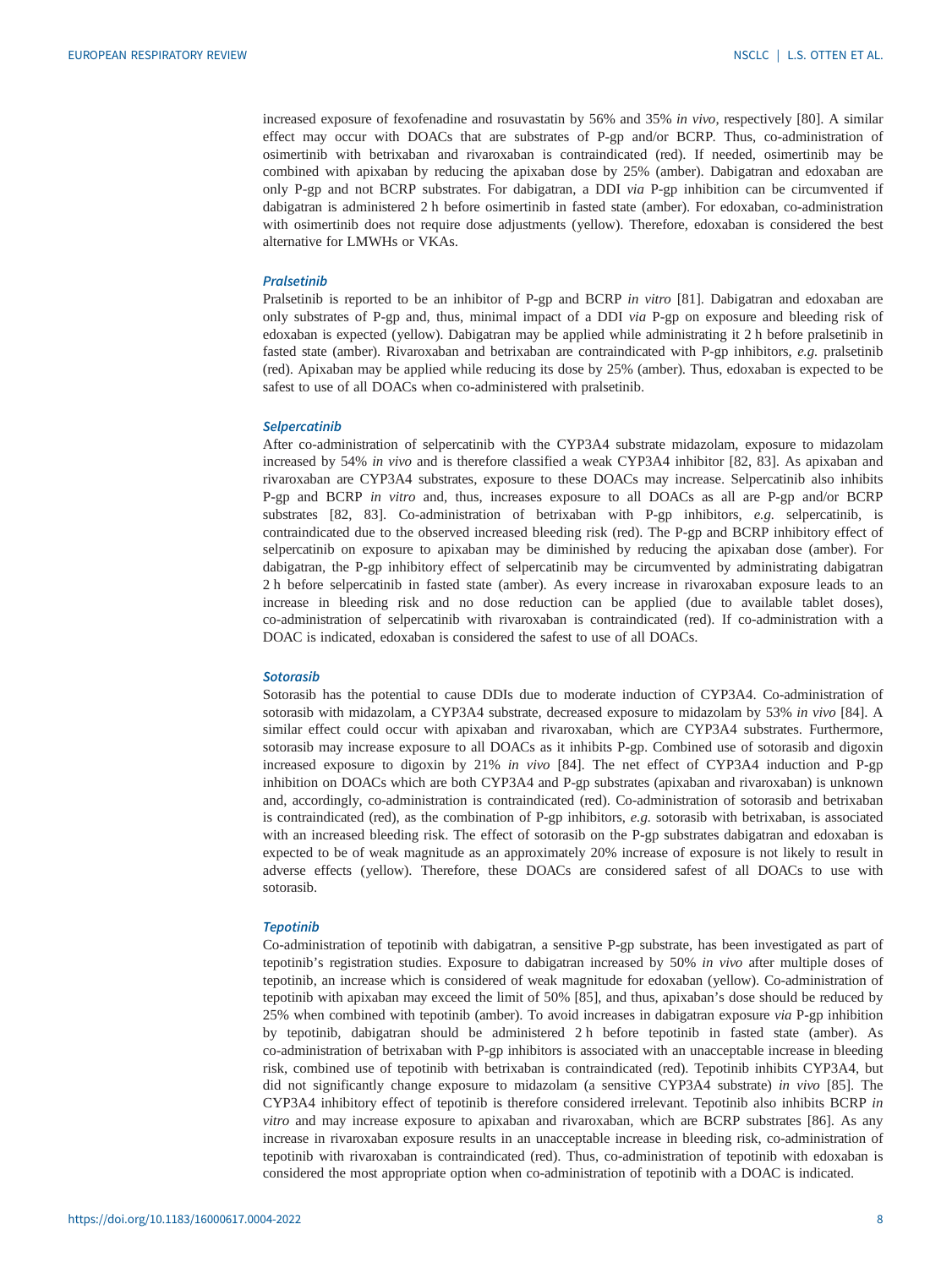# Trametinib

Trametinib induces CYP3A4 in vitro, but in vivo no relevant effect on exposure to everolimus (a sensitive CYP3A4 substrate) was demonstrated [[87\]](#page-12-0). Therefore, no DDIs via CYP3A4 inhibition are expected. Moreover, trametinib does not inhibit P-gp or BCRP at relevant concentrations [\[87](#page-12-0)]. Thus, all DOACs may be used safely with trametinib (green).

## **Discussion**

In approximately 50% of all combinations, co-administration of DOACs and SMIs results in moderately potent or potent DDIs. Thus, many relevant DDIs may occur, and this requires interference by the physician to prevent ineffective treatment or increased risk of bleeding caused by DOACs. Edoxaban never causes relevant DDIs that require intervention of physicians, as DDIs are categorised as yellow at most. Moreover, the SMI trametinib is the only SMI that does not cause any DDI with DOACs. In this article, we provide practical recommendations on how to manage DDIs between SMIs and DOACs.

When interpreting our recommendations, it is important to take in account other factors besides the DDIs between DOACs and SMIs. First, polypharmacy occurs in approximately 60% of NSCLC patients [\[88](#page-12-0)–[90\]](#page-12-0). The use of multiple drugs may introduce DDIs in addition to DDIs between DOACs and SMIs. We would therefore urge pulmonologists and pharmacologists to carefully check the entire list of medications used by the patient. Second, patients' characteristics such as body weight or age may also influence exposure to a DOAC. For example, dosage of apixaban should be reduced by 50% in patients 80 years or older and weighing 60 kg or less [\[39](#page-10-0), [40](#page-10-0)]. In summary, such aspects should be taken into consideration when considering treatment modifications. Next to polypharmacy and patient characteristics, it is also important to take into account that increases of exposure and consequent increases of bleeding risk are gradient. Thus, it should be noted that yellow categories do not indicate that no increase of bleeding risk occurs, as seen in some retrospective studies [[91, 92\]](#page-12-0). However, before introducing a drug, one should always balance the efficacy and toxicity and, based on those considerations, comparative assessments were made to categorise DDIs either yellow or amber.

Besides the established efficacy and toxicity of DOACs, e.g. prevention/treatment of thrombosis and risk of bleeding/thrombosis, there are also signs that DOACs may influence cancer disease behaviour. A systematic review by NAJIDH et al. [[93\]](#page-12-0) describes that DOACs affected cancer growth and metastasis in animal cancer models. Another retrospective observational database study in patients with nonvalvular atrial fibrillation found no association between the use of DOACs with the incidence of cancer [[94\]](#page-12-0). Thus, further research should be conducted to elucidate the possible effect(s) of DOACs on cancer.

It is apparent that multiple DDIs have not been assessed in vivo or have not been assessed at all, e.g. P-gp inhibition and induction by SMIs. Consequently, it is unknown what the effect of these DDIs is on DOAC exposure. However, as all DOACs are P-gp substrates, and given the large number of patients using SMIs and DOACs concurrently, there is a high probability of DDI occurrence in clinical practice. In future, prospective in vivo DDI studies with probe P-gp substrates or DOACs should be mandatory as part of the official registration studies for SMIs.

Next to making in vivo DDI studies with DOACs mandatory, DOAC treatment could be further enhanced by individualising DOAC dosages. As mentioned in the results section under "The potential role of laboratory monitoring to individualise DOAC treatment", monitoring of DOAC concentrations could assist in reducing the bleeding and thromboembolic risk. Dose regimens are already adjusted on expected increases or decreases of exposure to DOACs to correct for increases of bleeding risk or treatment failure in groups, e.g. reduced dosages of DOACs in impaired renal function and/or reduced body weight and/or older ages [\[39](#page-10-0), [42,](#page-10-0) [45](#page-11-0), [46](#page-11-0), [48\]](#page-11-0). These group recommendations cause difficulty in treatment decisions for the individual patient. Individual patient characteristics often deviate from those of groups or the general population and certain patient characteristics may concomitantly increase and decrease exposure to DOACs, which creates uncertainty in the prediction of the net effect of these patient characteristics on exposure to DOACs. The pharmaceutical industry should therefore enable physicians and pharmacists to personalise DOAC treatment. In order to assess the multifactorial effects on exposure to DOACs in vivo, it should be made possible to measure exposure to DOACs and have practical recommendations how to deal with the measured exposures.

Thus, to improve anticoagulant treatment in patients treated with SMIs for lung cancer, we think the several stakeholders, such as clinicians, pharmaceutical industry and regulatory agencies, may actively contribute. First, for existing SMIs it should be investigated whether DOAC pharmacokinetics are relevantly altered in vivo. Second, for existing DOACs, pharmacokinetic therapeutic ranges should be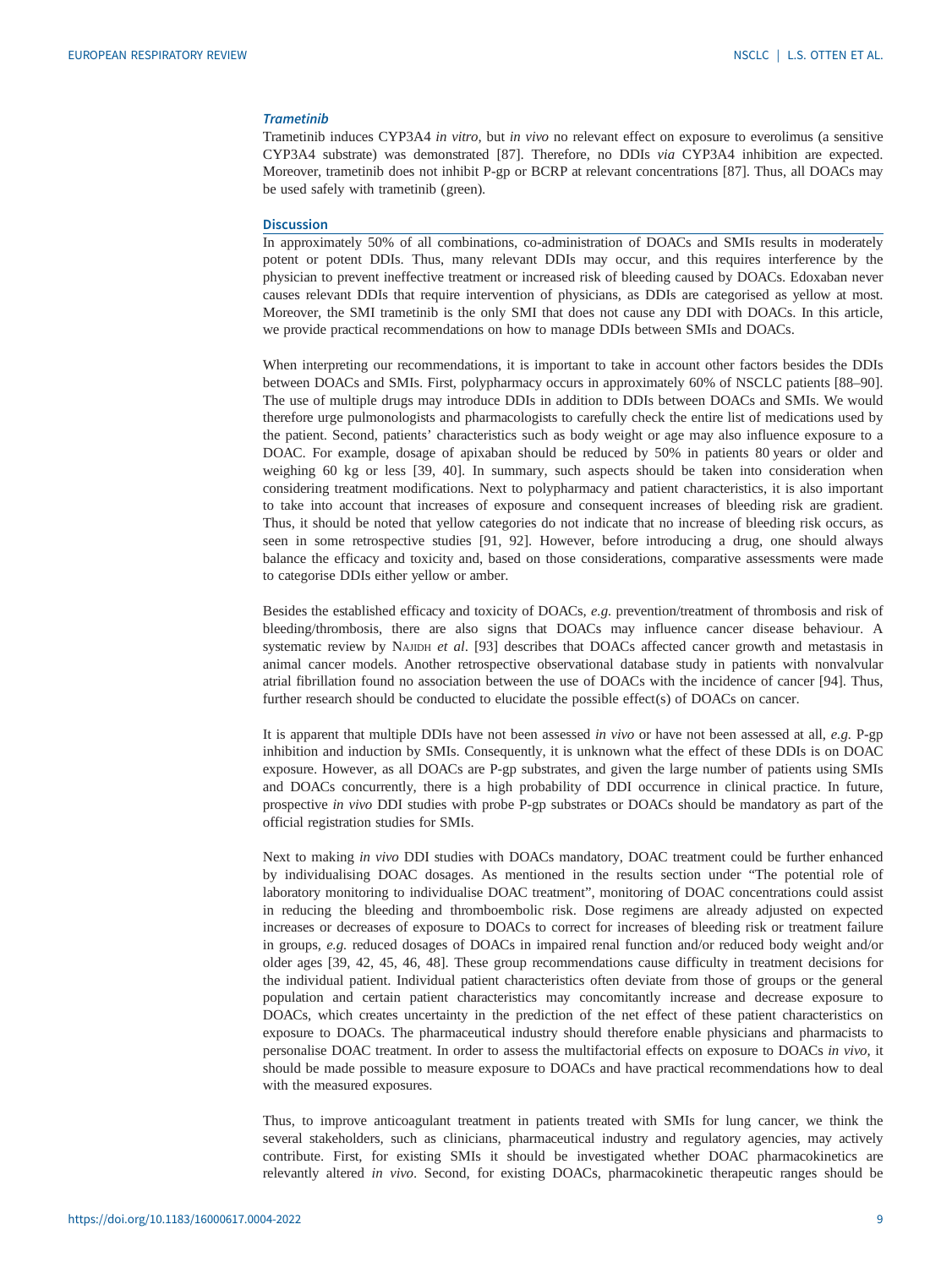<span id="page-9-0"></span>established, to allow dose individualisation by means of therapeutic drug monitoring to counter relevant DDIs and other factors that affect DOAC exposure [\[31](#page-10-0)]. Lastly, regulatory agencies should encourage DDI studies between DOACs and drugs that are prescribed in populations where VTEs are frequent, such as cancer patients.

Provenance: Submitted article, peer reviewed.

Conflict of interest: L.S. Otten has nothing to disclose. B. Piet declares research funding paid to their institution by Amgen, AstraZeneca, Bristol-Myers Squibb, Janssen, Mirati and Novartis; honoraria for presentations, paid to their institution by AstraZeneca, Janssen and Pfizer; a personal travel grant from Roche; and advisory board fees paid to their institution by Bristol-Myers Squibb, Janssen, Pfizer, Takeda and Merck, all in the 36 months prior to manuscript submission; and that they hold the following roles: Dutch Society for Medical Oncology (NVMO): member of the committee Offlabel-indications Oncological Medications (Cie-OOM); Dutch Association of Physicians in Chest Medicine and Tuberculosis (NVALT): member of the committee for Professional Interests and the Guideline Committee on patient counselling about genetical Tumour diagnostics. M.M. van den Heuvel declares research funding paid to their institution by AstraZeneca, Bristol-Myers Squibb, Janssen, Merck, Novartis, Stichting Treatmeds, Merck Sharp & Dohme, Pamgene, Pfizer, Roche and Roche Diagnostics; advisory board fees paid to their institution by Bristol-Myers Squibb, Pfizer, Merck, Merck Sharp & Dohme, AstraZeneca, Novartis and Roche-Genentech, all in the 36 months prior to manuscript submission; and that they are a member of the Dutch Association of Physicians in Chest Medicine and Tuberculosis (NVALT) and the Dutch Society for Medical Oncology (NVMO). C. Marzolini declares research funding paid to their institution by Gilead; and honoraria for lectures, paid to their institution by Merck Sharp & Dohme, ViiV Healthcare and AbbVie, all in the 36 months prior to manuscript submission. R.M.J.M. van Geel has nothing to disclose. J.L. Gulikers has nothing to disclose. D.M. Burger has nothing to disclose. J. Leentjens has nothing to disclose. R. ter Heine has nothing to disclose.

#### References

- 1 Tagalakis V, Levi D, Agulnik JS, et al. High risk of deep vein thrombosis in patients with non-small cell lung cancer: a cohort study of 493 patients. J Thorac Oncol 2007; 2: 729–734.
- 2 Numico G, Garrone O, Dongiovanni V, et al. Prospective evaluation of major vascular events in patients with nonsmall cell lung carcinoma treated with cisplatin and gemcitabine. Cancer 2005; 103: 994–999.
- 3 Ng TL, Smith DE, Mushtaq R, et al. ROS1 gene rearrangements are associated with an elevated risk of peridiagnosis thromboembolic events. J Thorac Oncol 2019; 14: 596–605.
- 4 Puurunen MK, Gona PN, Larson MG, et al. Epidemiology of venous thromboembolism in the Framingham Heart Study. Thromb Res 2016; 145: 27–33.
- 5 Sorigue M, Miljkovic MD. Atrial fibrillation and stroke risk in patients with cancer: a primer for oncologists. J Oncol Pract 2019; 15: 641–650.
- 6 Raskob GE, van Es N, Verhamme P, et al. Edoxaban for the treatment of cancer-associated venous thromboembolism. N Engl J Med 2017; 378: 615–624.
- 7 Agnelli G, Becattini C, Meyer G, et al. Apixaban for the treatment of venous thromboembolism associated with cancer. N Engl J Med 2020; 382: 1599–1607.
- 8 McBane RD 2nd, Wysokinski WE, Le-Rademacher JG, et al. Apixaban and dalteparin in active malignancyassociated venous thromboembolism: The ADAM VTE trial. J Thromb Haemost 2020; 18: 411–421.
- 9 Young AM, Marshall A, Thirlwall J, et al. Comparison of an oral factor Xa inhibitor with low molecular weight heparin in patients with cancer with venous thromboembolism: results of a randomized trial (SELECT-D). J Clin Oncol 2018; 36: 2017–2023.
- 10 Rostamnjad L, Dagogo-Jack I. Evaluation of direct oral anticoagulant use for cancer-associated venous thromboembolism (VTE) in lung cancer. J Clin Oncol 2021; 39: Suppl. 28, 243.
- 11 O'Connell C, Escalante CP, Goldhaber SZ, et al. Treatment of cancer-associated venous thromboembolism with low-molecular-weight heparin or direct oral anticoagulants: patient selection, controversies, and caveats. Oncologist 2021; 26: e8–e16.
- 12 Wojtukiewicz MZ, Skalij P, Tokajuk P, et al. Direct oral anticoagulants in cancer patients. Time for a change in paradigm. Cancers 2020; 12: 1144.
- 13 Streiff MB, Abutalib SA, Farge D, et al. Update on guidelines for the management of cancer-associated thrombosis. Oncologist 2021; 26: e24–e40.
- 14 Alsubaie NS, Al Rammah SM, Alshouimi RA, et al. The use of direct oral anticoagulants for thromboprophylaxis or treatment of cancer-associated venous thromboembolism: a meta-analysis and review of the guidelines. Thromb J 2021; 19: 76.
- 15 Roskoski R. Properties of FDA-approved small molecule protein kinase inhibitors: a 2021 update. Pharmacol Res 2021; 165: 105463.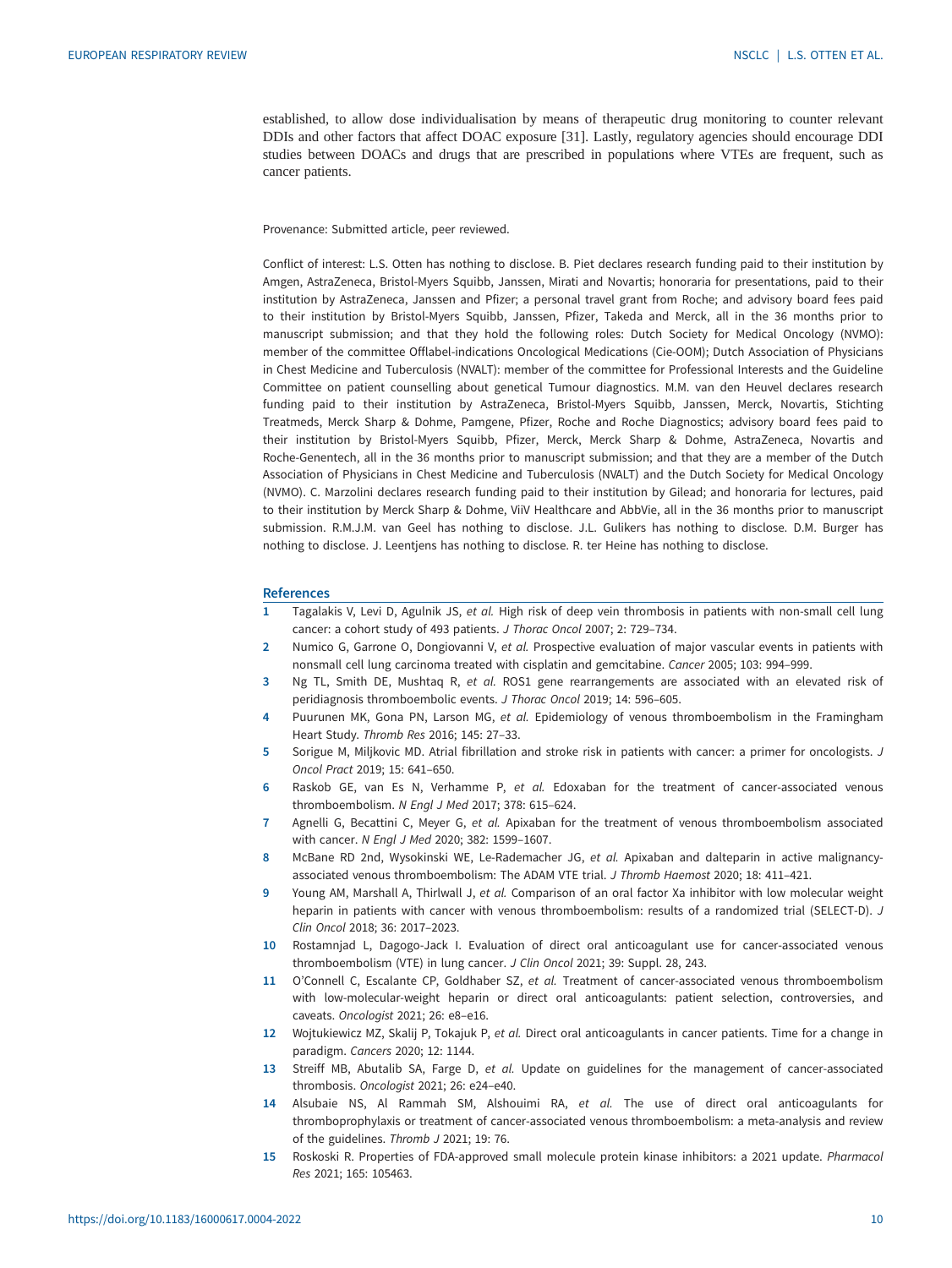- <span id="page-10-0"></span>16 van Leeuwen RWF, van Gelder T, Mathijssen RHJ, et al. Drug-drug interactions with tyrosine-kinase inhibitors: a clinical perspective. Lancet Oncol 2014; 15: e315–e326.
- 17 Rashdan S, Yang H, Le T, et al. Prevalence and significance of potential pharmacokinetic drug-drug interactions among patients with lung cancer: implications for clinical trials. Clin Drug Investig 2021; 41: 161–167.
- 18 van Leeuwen RWF, Brundel DHS, Neef C, et al. Prevalence of potential drug-drug interactions in cancer patients treated with oral anticancer drugs. Br J Cancer 2013; 108: 1071–1078.
- 19 Ruff CT, Giugliano RP, Braunwald E, et al. Association between edoxaban dose, concentration, anti-factor Xa activity, and outcomes: an analysis of data from the randomised, double-blind ENGAGE AF-TIMI 48 trial. Lancet 2015; 385: 2288–2295.
- 20 Zhang L, Yan X, Nandy P, et al. Influence of model-predicted rivaroxaban exposure and patient characteristics on efficacy and safety outcomes in patients with acute coronary syndrome. Ther Adv Cardiovasc Dis 2019; 13: 1753944719863641.
- 21 Reilly PA, Lehr T, Haertter S, et al. The effect of dabigatran plasma concentrations and patient characteristics on the frequency of ischemic stroke and major bleeding in atrial fibrillation patients: the RE-LY trial (Randomized Evaluation of Long-Term Anticoagulation Therapy). J Am Coll Cardiol 2014; 63: 321–328.
- 22 Byon W, Garonzik S, Boyd RA, et al. Apixaban: a clinical pharmacokinetic and pharmacodynamic review. Clin Pharmacokinet 2019; 58: 1265–1279.
- 23 US Food and Drug Administration. Drug Development and Drug Interactions. Table of Substrates, Inhibitors and Inducers. Date last updated: 10 March 2020. [www.fda.gov/drugs/drug-interactions-labeling/](http://www.fda.gov/drugs/drug-interactions-labeling/drug-development-and-drug-interactions-table-substrates-inhibitors-and-inducers) [drug-development-and-drug-interactions-table-substrates-inhibitors-and-inducers](http://www.fda.gov/drugs/drug-interactions-labeling/drug-development-and-drug-interactions-table-substrates-inhibitors-and-inducers)
- 24 European Medicines Agency. Guideline on the investigation of drug interactions. Date last updated: 21 June 2012. [www.ema.europa.eu/en/documents/scientific-guideline/guideline-investigation-drug-interactions-revision-](http://www.ema.europa.eu/en/documents/scientific-guideline/guideline-investigation-drug-interactions-revision-1_en.pdf)[1\\_en.pdf](http://www.ema.europa.eu/en/documents/scientific-guideline/guideline-investigation-drug-interactions-revision-1_en.pdf)
- 25 Seden K, Gibbons S, Marzolini C, et al. Development of an evidence evaluation and synthesis system for drug-drug interactions, and its application to a systematic review of HIV and malaria co-infection. PLoS One 2017; 12: e0173509.
- 26 Weber J, Olyaei A, Shatzel J. The efficacy and safety of direct oral anticoagulants in patients with chronic renal insufficiency: a review of the literature. Eur J Haematol 2019; 102: 312–318.
- 27 US Food and Drug Administration. BevyxXa (betrixaban) Clinical Pharmacology and Biopharmaceutics Review. 2016. [www.accessdata.fda.gov/drugsatfda\\_docs/nda/2017/208383Orig1s000ClinPharmR.pdf](http://www.accessdata.fda.gov/drugsatfda_docs/nda/2017/208383Orig1s000ClinPharmR.pdf)
- 28 European Medicines Agency. CHMP assessment report for Xarelto. Date last updated: 10 November 2008. [www.ema.europa.eu/en/documents/assessment-report/xarelto-epar-public-assessment-report\\_en.pdf](http://www.ema.europa.eu/en/documents/assessment-report/xarelto-epar-public-assessment-report_en.pdf)
- 29 Powell JR. Are new oral anticoagulant dosing recommendations optimal for all patients? JAMA 2015; 313: 1013–1014.
- 30 Patel JP, Byrne RA, Patel RK, et al. Progress in the monitoring of direct oral anticoagulant therapy. Br J Haematol 2019; 184: 912–924.
- 31 Bernier M, Lancrerot SL, Parassol N, et al. Therapeutic drug monitoring of direct oral anticoagulants may increase their benefit-risk ratio. J Cardiovasc Pharmacol 2020; 76: 472–477.
- 32 US Food and Drug Administration. Eliquis (apixaban) Clinical Pharmacology and Biopharmaceutics Review. 2012. [www.accessdata.fda.gov/drugsatfda\\_docs/nda/2012/202155Orig1s000ClinPharmR.pdf](http://www.accessdata.fda.gov/drugsatfda_docs/nda/2012/202155Orig1s000ClinPharmR.pdf)
- 33 European Medicines Agency. CHMP assessment report for Pradaxa. Date last updated: 23 April 2008. [www.](http://www.ema.europa.eu/en/documents/assessment-report/pradaxa-epar-public-assessment-report_en.pdf) [ema.europa.eu/en/documents/assessment-report/pradaxa-epar-public-assessment-report\\_en.pdf](http://www.ema.europa.eu/en/documents/assessment-report/pradaxa-epar-public-assessment-report_en.pdf)
- 34 European Medicines Agency. Lixiana (edoxaban) Public Assessment Report. Date last updated: 3 July 2015. www.ema.europa.eu/en/documents/assessment-report/lixiana-epar-public-assessment-report\_en.pdf
- 35 Dunois C. Laboratory monitoring of direct oral anticoagulants (DOACs). Biomedicines 2021; 9: 445.
- 36 US Food and Drug Administration. Gilotrif (afatinib) US Prescribing Information. Date last updated: January 2018. www.accessdata.fda.gov/drugsatfda\_docs/label/2018/201292s014lbl.pdf
- 37 European Medicines Agency. Giotrif (afatinib) Summary of Product Characteristics. Date last updated: 21 April 2021. [www.ema.europa.eu/en/documents/product-information/giotrif-epar-product-information\\_en.pdf](http://www.ema.europa.eu/en/documents/product-information/giotrif-epar-product-information_en.pdf)
- 38 Wind S, Schnell D, Ebner T, et al. Clinical pharmacokinetics and pharmacodynamics of afatinib. Clin Pharmacokinet 2017; 56: 235–250.
- 39 European Medicines Agency. Eliquis (apixaban) Summary of Product Characteristics. Date last updated: 4 April 2022. [www.ema.europa.eu/en/documents/product-information/eliquis-epar-product-information\\_en.pdf](http://www.ema.europa.eu/en/documents/product-information/eliquis-epar-product-information_en.pdf)
- 40 US Food and Drug Administration. Eliquis (apixaban) US Prescribing Information. Date last updated: July 2016. www.accessdata.fda.gov/drugsatfda\_docs/label/2016/202155s012lbl.pdf
- 41 European Medicines Agency. Xarelto (rivaroxaban) Summary of Product Characteristics. Date last updated: 13 December 2021. [www.ema.europa.eu/en/documents/product-information/xarelto-epar-product-information\\_](http://www.ema.europa.eu/en/documents/product-information/xarelto-epar-product-information_en.pdf) [en.pdf](http://www.ema.europa.eu/en/documents/product-information/xarelto-epar-product-information_en.pdf)
- 42 US Food and Drug Administration. Xarelto (rivaroxaban) US Prescribing Information. Date last updated: December 2021. www.accessdata.fda.gov/drugsatfda\_docs/label/2021/215859s000lbl.pdf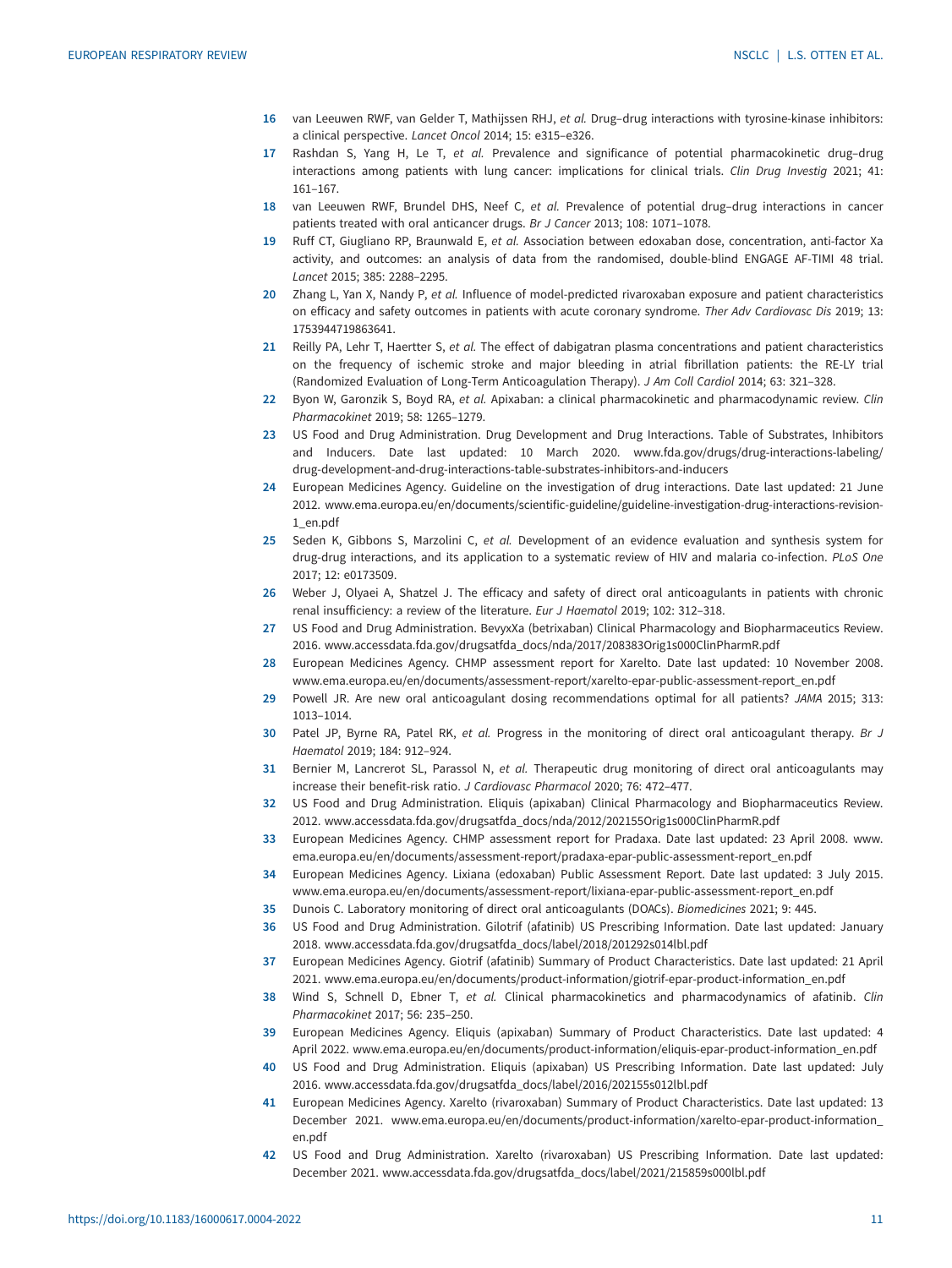- <span id="page-11-0"></span>43 US Food and Drug Administration. Gilotrif (afatinib) Clinical Pharmacology and Biopharmaceutics Review. 2012. [www.accessdata.fda.gov/drugsatfda\\_docs/nda/2013/201292Orig1s000ClinPharmR.pdf](http://www.accessdata.fda.gov/drugsatfda_docs/nda/2013/201292Orig1s000ClinPharmR.pdf)
- 44 US Food and Drug Administration. Pradaxa (dabigatran-etexilate) US Prescribing Information. Date last updated: June 2021. www.accessdata.fda.gov/drugsatfda\_docs/label/2021/214358s000lbl.pdf
- 45 European Medicines Agency. Pradaxa (dabigatran-etexilate) Summary of Product Characteristics. Date last updated: 4 February 2022. [www.ema.europa.eu/en/documents/product-information/pradaxa-epar-product](http://www.ema.europa.eu/en/documents/product-information/pradaxa-epar-product-information_en.pdf)[information\\_en.pdf](http://www.ema.europa.eu/en/documents/product-information/pradaxa-epar-product-information_en.pdf)
- 46 US Food and Drug Administration. Bevyxxa (betrixaban) US Prescribing information. Date last updated: August 2020. www.accessdata.fda.gov/drugsatfda\_docs/label/2020/208383s007lbl.pdf
- 47 US Food and Drug Administration. Savaysa (edoxaban) US Prescribing Information. Date last updated: August 2019. www.accessdata.fda.gov/drugsatfda\_docs/label/2019/206316s015lbl.pdf
- 48 European Medicines Agency. Lixiana (edoxaban) Summary of Product Characteristics. Date last updated: 23 April 2021. [www.ema.europa.eu/en/documents/product-information/lixiana-epar-product-information\\_en.pdf](http://www.ema.europa.eu/en/documents/product-information/lixiana-epar-product-information_en.pdf)
- 49 US Food and Drug Administration. Alecensa (alectinib) Clinical Pharmacology and Biopharmaceutics Review. 2016. [www.accessdata.fda.gov/drugsatfda\\_docs/nda/2015/208434Orig1s000ClinPharmR.pdf](http://www.accessdata.fda.gov/drugsatfda_docs/nda/2015/208434Orig1s000ClinPharmR.pdf)
- 50 European Medicines Agency. Alunbrig (brigatinib) Summary of Product Characteristics. Date last updated: 29 March 2022. [www.ema.europa.eu/en/documents/product-information/alunbrig-epar-product-information\\_en.pdf](http://www.ema.europa.eu/en/documents/product-information/alunbrig-epar-product-information_en.pdf)
- 51 US Food and Drug Administration. Alunbrig (brigatinib) US Prescribing Information. Date last updated: May 2020. www.accessdata.fda.gov/drugsatfda\_docs/label/2020/208772s008lbl.pdf
- 52 US Food and Drug Administration. Tabrecta (capmatinib) US Prescribing Information. Date last updated: May 2020. www.accessdata.fda.gov/drugsatfda\_docs/label/2020/213591s000lbl.pdf
- 53 US Food and Drug Administration. Tabrecta (capmatinib) Multi-Discipline Review. 2020. [www.accessdata.fda.](http://www.accessdata.fda.gov/drugsatfda_docs/nda/2020/213591Orig1s000MultidisciplineR.pdf) [gov/drugsatfda\\_docs/nda/2020/213591Orig1s000MultidisciplineR.pdf](http://www.accessdata.fda.gov/drugsatfda_docs/nda/2020/213591Orig1s000MultidisciplineR.pdf)
- 54 European Medicines Agency. Zykadia (ceritinib) Summary of Product Characteristics. Date last updated: 25 February 2022. [www.ema.europa.eu/en/documents/product-information/zykadia-epar-product-information\\_](http://www.ema.europa.eu/en/documents/product-information/zykadia-epar-product-information_en.pdf) [en.pdf](http://www.ema.europa.eu/en/documents/product-information/zykadia-epar-product-information_en.pdf)
- 55 Hurtado FK, de Braud F, De Castro Carpeño J, et al. Effect of ceritinib on the pharmacokinetics of coadministered CYP3A and 2C9 substrates: a phase I, multicenter, drug–drug interaction study in patients with ALK + advanced tumors. Cancer Chemother Pharmacol 2021; 87: 475–486.
- 56 European Medicines Agency. Xalkori (crizotinib) Summary of Product Characteristics. Date last updated: 21 February 2022. [www.ema.europa.eu/en/documents/product-information/xalkori-epar-product-information\\_en.pdf](http://www.ema.europa.eu/en/documents/product-information/xalkori-epar-product-information_en.pdf)
- 57 US Food and Drug Administration. Xalkori (crizotinib) US Prescribing Information. Date last updated: January 2021. www.accessdata.fda.gov/drugsatfda\_docs/label/2021/202570s030lbl.pdf
- 58 Tan W, Wilner KD, Bang Y, et al. Pharmacokinetics (PK) of PF-02341066, a dual ALK/MET inhibitor after multiple oral doses to advanced cancer patients. J Clin Oncol 2010; 28: Suppl. 15, 2596.
- 59 Bland AR, Shrestha N, Rosengren RJ, et al. Does crizotinib auto-inhibit CYP3A in vivo? Pharmacology 2020; 105: 715–718.
- 60 Yamazaki S, Johnson TR, Smith BJ. Prediction of drug–drug interactions with crizotinib as the CYP3A substrate using a physiologically based pharmacokinetic model. Drug Metab Dispos 2015; 43: 1417.
- 61 European Medicines Agency. Tafinlar (dabrafenib) Summary of Product Characteristics. Date last updated: 9 December 2021. [www.ema.europa.eu/en/documents/product-information/tafinlar-epar-product-information\\_](http://www.ema.europa.eu/en/documents/product-information/tafinlar-epar-product-information_en.pdf) [en.pdf](http://www.ema.europa.eu/en/documents/product-information/tafinlar-epar-product-information_en.pdf)
- 62 US Food and Drug Administration. Tafinlar (dabrafenib) US Prescribing Information. Date last updated: May 2018. www.accessdata.fda.gov/drugsatfda\_docs/label/2018/202806s010lbl.pdf
- 63 European Medicines Agency. Tafinlar (dabrafenib) Public Assessment Report. Date last updated: 18 September 2013. [www.ema.europa.eu/en/documents/assessment-report/tafinlar-epar-public-assessment-report\\_en.pdf](http://www.ema.europa.eu/en/documents/assessment-report/tafinlar-epar-public-assessment-report_en.pdf)
- 64 US Food and Drug Administration. Tafinlar (dabrafenib) Clinical Pharmacology and Biopharmaceutics Review. 2013. [www.accessdata.fda.gov/drugsatfda\\_docs/nda/2013/202806orig1s000clinpharmr.pdf](http://www.accessdata.fda.gov/drugsatfda_docs/nda/2013/202806orig1s000clinpharmr.pdf)
- 65 Nebot N, Won CS, Moreno V, et al. Evaluation of the effects of repeat-dose dabrafenib on the single-dose pharmacokinetics of rosuvastatin (OATP1B1/1B3 substrate) and midazolam (CYP3A4 substrate). Clin Pharmacol Drug Dev 2021; 10: 1054–1063.
- 66 US Food and Drug Administration. Vizimpro (dacomitinib) US Prescribing Information. Date last updated: December 2020. www.accessdata.fda.gov/drugsatfda\_docs/label/2020/211288s003lbl.pdf
- 67 European Medicines Agency. Vizimpro (dacomitinib) Summary of Product Characteristics. Date last updated: 21 July 2021. [www.ema.europa.eu/en/documents/product-information/vizimpro-epar-product-information\\_en.pdf](http://www.ema.europa.eu/en/documents/product-information/vizimpro-epar-product-information_en.pdf)
- 68 European Medicines Agency. Rozlytrek (entrectinib) CHMP assessment report. Date last updated: 11 September 2020. [www.ema.europa.eu/en/documents/assessment-report/rozlytrek-epar-public-assessment-report\\_en.pdf](http://www.ema.europa.eu/en/documents/assessment-report/rozlytrek-epar-public-assessment-report_en.pdf)
- 69 US Food and Drug Administration. Rozlytrek (entrectinib) US Prescribing Information. Date last updated: August 2019. www.accessdata.fda.gov/drugsatfda\_docs/label/2019/212725s000lbl.pdf
- 70 European Medicines Agency. Tarceva (erlotinib) Summary of Product Characteristics. Date last updated: 18 August 2021. [www.ema.europa.eu/en/documents/product-information/tarceva-epar-product-information\\_en.pdf](http://www.ema.europa.eu/en/documents/product-information/tarceva-epar-product-information_en.pdf)